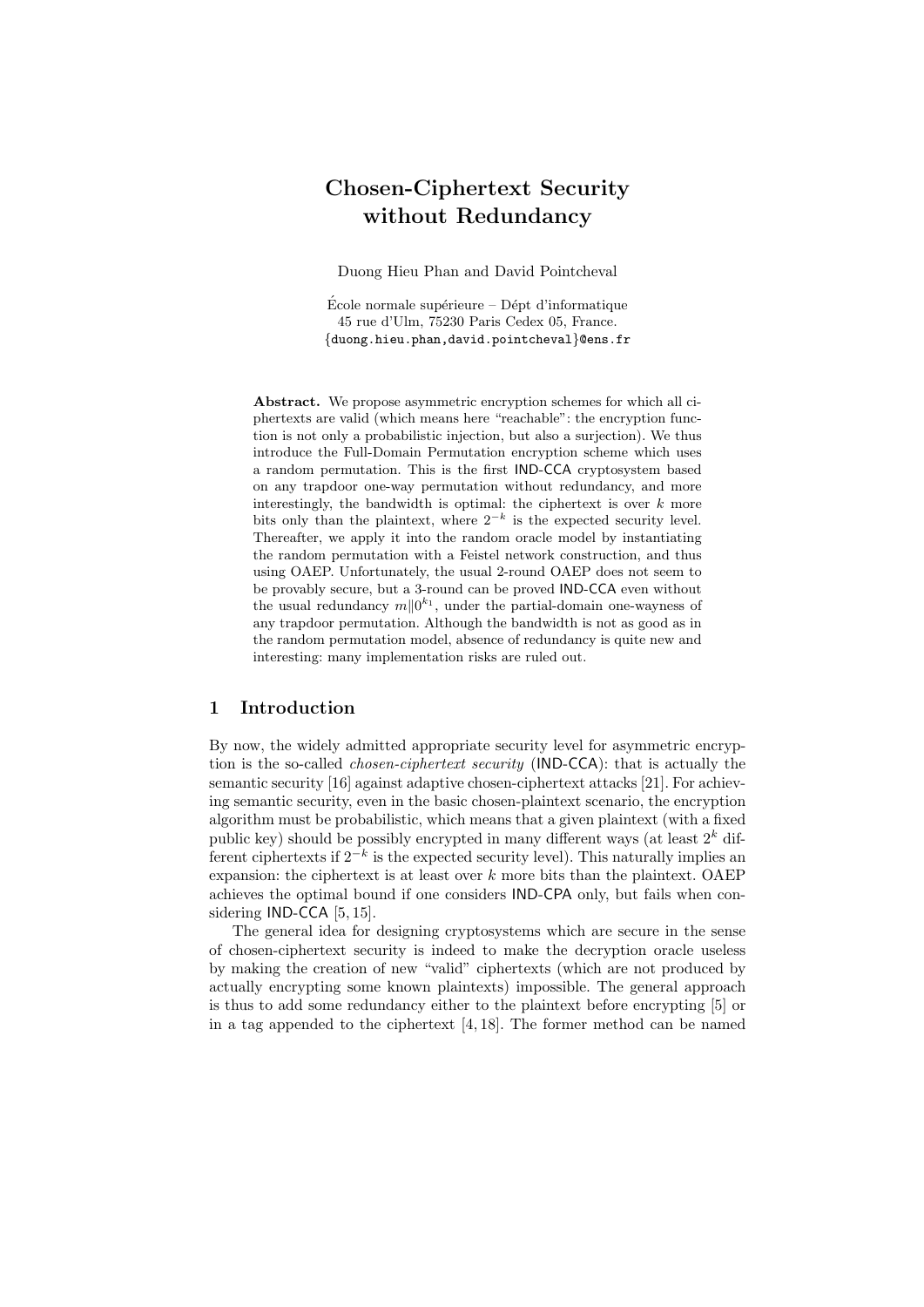"encode-then-encrypt", with a randomized bijective encoding (padding), and a trapdoor injective one-way function as encryption [5, 23, 8]. The latter is more like a key-encapsulation technique combined with a MAC of the plaintext, the ciphertext and/or the ephemeral key [10, 1, 18].

For symmetric encryption schemes, Desai [11] avoids the overhead due to the MAC or redundancy by using variable-length input PRF, variable-length output PRF (unbalanced Feistel paradigm) or variable-length input super-PRF (encodethen-encipher). The proposed schemes are chosen-ciphertext secure, without redundancy and the ciphertext expansion is smaller than for any other provably secure scheme.

In the present paper, inspired by this idea (encode-then-encipher), we consider the case of asymmetric encryption, by using a public random permutation which is clearly a bijective encoding, and this leads to the first **IND-CCA** scheme without any redundancy. More interestingly, the bandwidth of this scheme is optimal.

On the other hand, the security proof holds in the strong and ideal "random permutation model". Such a scheme in a weaker model (the random oracle model or the standard model) would be better. The second part of this paper is devoted to this goal. We use the construction of OAEP but with 3 rounds, instead of 2, and we can prove that such a scheme is IND-CCA and all the ciphertexts are reachable by the encryption algorithm, and are thus valid (or almost all in the most general case).

The rest of the paper is organized as follows: We first briefly recall the security notions for asymmetric encryption; then we present the FDH encryption and we prove that it is IND-CCA secure with any trapdoor one-way permutation. Finally we consider the random oracle model, in which we propose a 3-round OAEP for which (almost) any ciphertext is valid (i.e., reachable) and we show that it achieves IND-CCA under the partial-domain one-wayness of any trapdoor permutation [15].

## 2 Public Key Encryption

The aim of a public-key encryption scheme is to allow anybody who knows the public key of Alice to send her a message that she will be the only one able to recover, thanks to her private key.

#### 2.1 Definitions

A public-key encryption scheme  $\pi$  is defined by the three following algorithms:

- The key generation algorithm G. On input  $1^k$ , where k is the security parameter, the algorithm  $G$  produces a pair (pk, sk) of matching public and private keys.
- The encryption algorithm  $\mathcal{E}$ . Given a message m and a public key pk,  $\mathcal{E}_{\text{pk}}(m)$ produces a ciphertext  $c$  of  $m$ . This algorithm may be probabilistic (involving random coins  $r \in \mathcal{R}$ , and then denoted  $\mathcal{E}_{\text{pk}}(m;r)$ .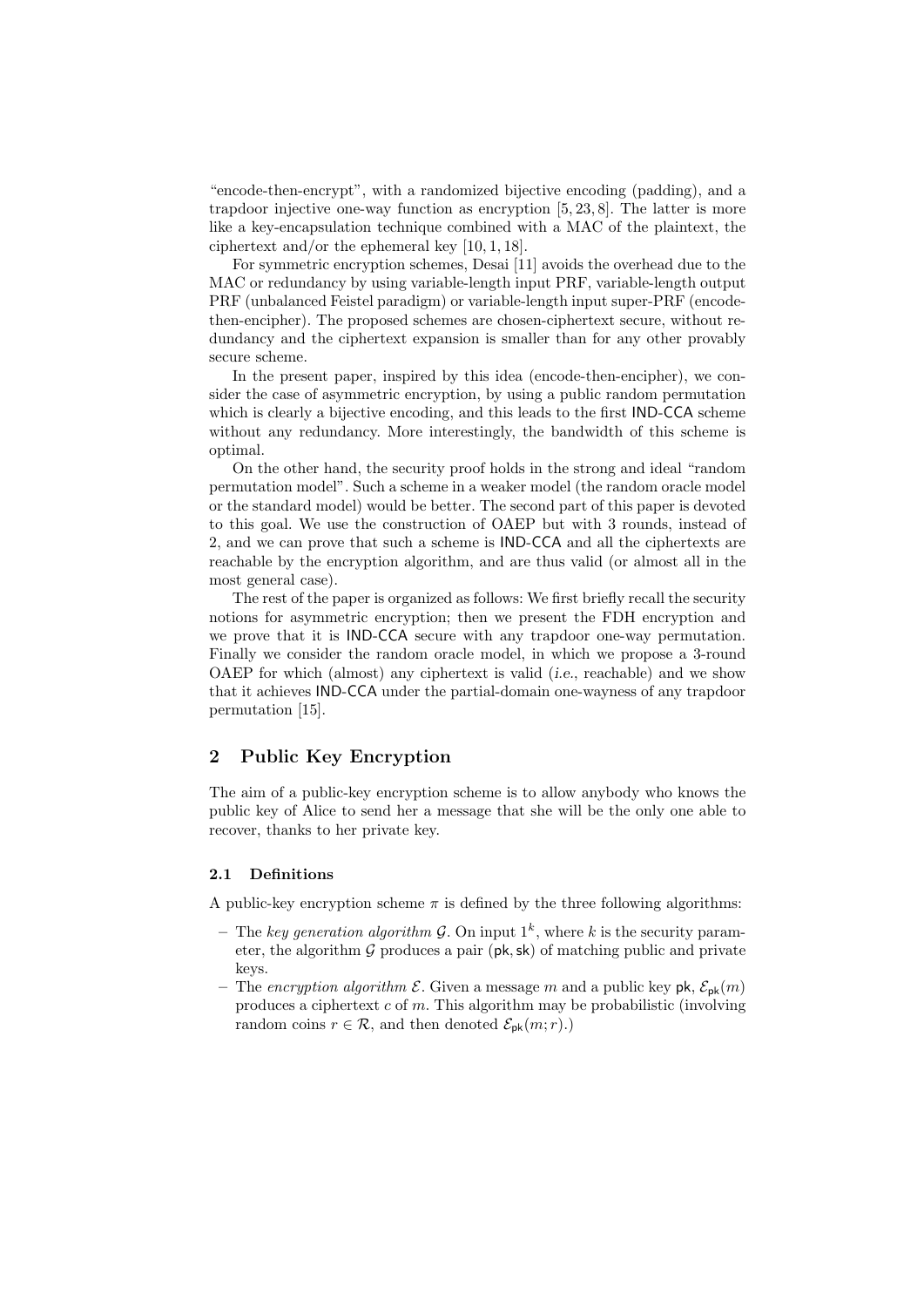– The *decryption algorithm*  $\mathcal{D}$ . Given a ciphertext c and the secret key sk,  $\mathcal{D}_{\mathsf{sk}}(c)$  gives back the plaintext m.

#### 2.2 Security Notions

The widely admitted security notion for encryption schemes is the so-called semantic security [16] (a.k.a. polynomial security/indistinguishability of encryptions): if the attacker has some a priori information about the plaintext, the view of the ciphertext should not increase this information. This security notion requires the computational impossibility to distinguish between two messages, chosen by the adversary itself, which one has been encrypted, with a probability significantly better than one half: its advantage  $\mathsf{Adv}_{\pi}^{\mathsf{ind}}(\mathcal{A})$ , as defined below where the adversary A is seen as a 2-stage Turing machine  $(A_1, A_2)$ , should be negligible.

$$
\mathsf{Adv}_{\pi}^{\mathsf{ind}}(\mathcal{A}) = 2 \times \Pr_{b,r} \left[ \left( \mathsf{pk} , \mathsf{sk} \right) \leftarrow \mathcal{G}(1^k); (m_0, m_1, s) \leftarrow A_1(\mathsf{pk}) \\ c = \mathcal{E}_{\mathsf{pk}}(m_b; r) : A_2(m_0, m_1, s, c) = b \right] - 1.
$$

Another notion has been thereafter defined, the so-called non-malleability [12], but this notion is equivalent to the above one in some specific scenarios [7]. Moreover, it is equivalent to the semantic security [3] in the most interesting scenarios, described below.

Indeed, an attacker can play many kinds of attacks: it may just have access to public data, and then encrypt any plaintext of its choice *(chosen-plaintext*) attacks), or have access to extra information, modeled by various oracles. In this model, the strongest oracle is definitely the decryption algorithm, which can be queried on any ciphertext, except the challenge ciphertext (adaptive/nonadaptive chosen-ciphertext attacks [17, 21]).

A general study of these security notions and attacks has been driven in [3], we therefore refer the reader to this paper for more details. Actually, one conclusion is that the strongest security level is the so-called chosen-ciphertext security, which is the semantic security (IND) under adaptive chosen-ciphertext attacks (CCA), hence the notation IND-CCA, also known as IND-CCA2, to be compared to IND-CCA1, which captures lunchtime attacks [17] only.

### 2.3 Secure Designs

The expected security level is thus IND-CCA, which is now required to be provably achieved before any practical use. The last ten years have seen several practical proposals which provide this strong security level. The first, and most famous one, is definitely OAEP [5], a generic conversion proposed by Bellare and Rogaway, which applies to any trapdoor partial-domain one-way permutation, such as RSA, in the random oracle model [15]. Some variants have been recently proposed, which either apply to particular cases (SAEP, SAEP+ [8]) or more general ones (OAEP+ [23]). But they all add some redundancy in the plaintext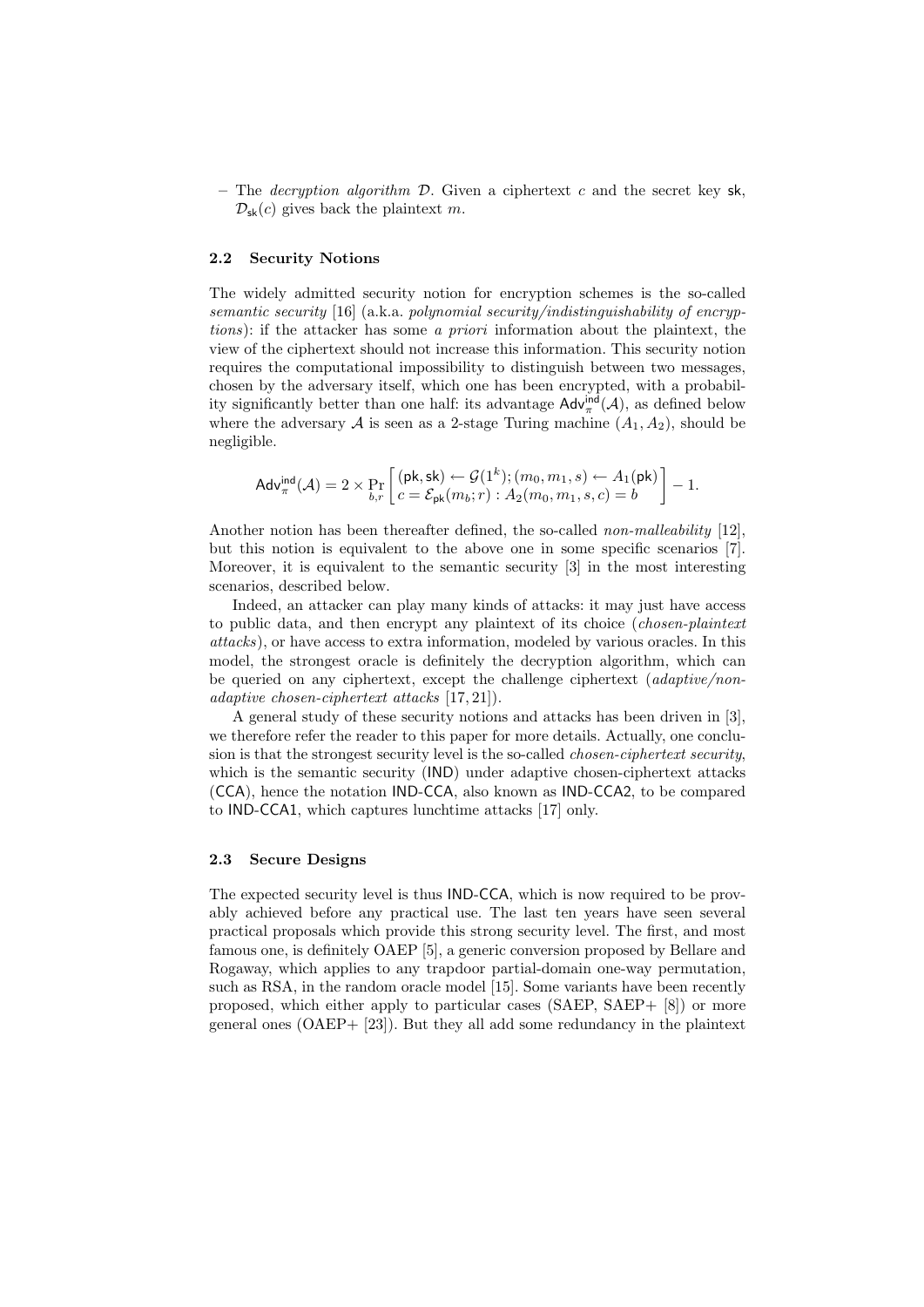before encrypting it: a ciphertext that is not properly generated, without knowing the plaintext, is valid with negligible probability only. The latter property had been formally defined by the *plaintext-awareness* notion [5,3]. Granted it, a decryption oracle does not provide any information.

Some other paddings have also been proposed to apply to more general families of functions, which are not necessarily one-to-one: Fujisaki and Okamoto [13, 14], Pointcheval [20] and Okamoto and Pointcheval [18]. Once again, chosenciphertext security is achieved granted redundancy, but in the ciphertext: only properly generated ciphertexts (with some known plaintexts) have a chance to be valid: plaintext-awareness.

## 3 FDP: Full-Domain Permutation Encryption

In the same vein as the Full-Domain Hash signature [6, 9], we suggest the Full-Domain Permutation encryption, in which one applies a random permutation to the message (and the random coins) before encrypting it with the trapdoor one-way permutation. We therefore obtain the first cryptosystem which achieves chosen-ciphertext security, without redundancy: any ciphertext is valid, and the bandwidth is optimal.

### 3.1 Description

The FDP-encryption is quite simple, since it uses a random permutation  $P$ (which is a bijective random oracle, or an ideal-cipher with a particular key, say 0. See also [22]). The key generation algorithm selects a trapdoor one-way permutation  $\varphi_{\rm pk}$  (and its inverse  $\psi_{\rm sk}$ , granted the trapdoor sk) over  $\{0,1\}^{k+\ell}$ , and a random permutation P over the same space  $-\{0,1\}^{\ell} \times \{0,1\}^k$  is identified to  $\{0,1\}^{\ell+k}$ . The public key pk thus defines the permutation  $\varphi_{\rm pk}$ , while the private key sk defines the inverse  $\psi_{sk}$  of  $\varphi_{pk}$ . Then,

$$
\mathcal{E}_{\mathsf{pk}}(m;r) = \varphi_{\mathsf{pk}}(\mathcal{P}(m,r)) \qquad \mathcal{D}_{\mathsf{sk}}(c) = m, \text{ where } (m,r) = \mathcal{P}^{-1}(\psi_{\mathsf{sk}}(c)).
$$

The space of the plaintexts is  $\{0,1\}^{\ell}$ , while the space of the random coins r is  $\{0,1\}^k$ . Note that both  $\mathcal{P}$  and  $\mathcal{P}^{-1}$  are public permutations.

Note that usual trapdoor one-way permutations are not on a binary set, as it will be discussed in a more extensive way in the following. Anyway, just doubling the computational cost, on average, one easily gets such a particular case from any permutation over an interval: [2] suggested an iterated version.

### 3.2 Security Result

As already said, the first advantage of this scheme is that any ciphertext is valid: any ciphertext can be decrypted into a plaintext, furthermore any ciphertext can also be reached by the encryption algorithm. The second important advantage comes from the security result given below: it provides chosen-ciphertext security under the intractability of inverting  $\varphi$ , with a security level in  $2^k$ , with an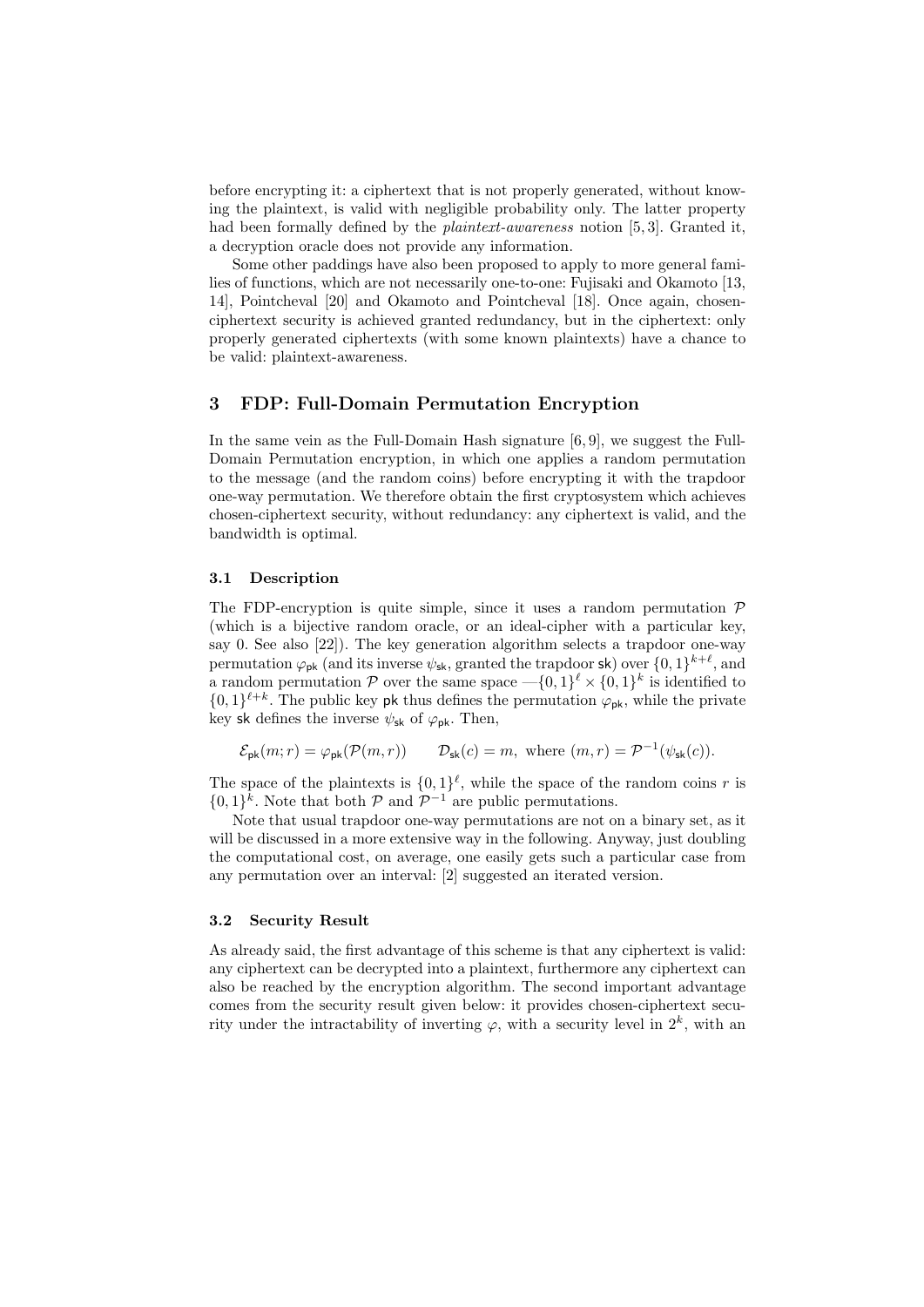overhead of  $k$  bits (the random coins). This means that the bandwidth is optimal: contrary to OAEP or OAEP+ which need an overhead of at least  $2k$  bits (the random coins and the redundancy), for a similar security level. Of course, this remark only applies to the most general case where  $\ell \geq k$  (e.g.,  $k = 80$  and  $k + \ell = 1024.$ 

**Theorem 1.** Let A be any chosen-ciphertext adversary against  $\varphi$ -FDP, within time  $\tau$ . After  $q_p$  and  $q_d$  queries to the permutation oracles and the decryption oracle respectively,

$$
\mathsf{Adv}_{\pi}^{\mathsf{ind}\text{-}\mathsf{cca}}(\mathcal{A}) \leq 2 \times \mathsf{Succ}_{\varphi}^{\mathsf{ow}}(\tau + 2q_p \times T_{\varphi}) + 2 \times \left( \frac{(q_p + q_d + 1)^2}{2^{k + \ell}} + \frac{q_p}{2^k} + \frac{(q_d + 1)^2}{2^{\ell}} \right)
$$

where  $T_{\varphi}$  is the time complexity for evaluating  $\varphi$ .

Let us briefly recall that for any algorithm  $A$ ,

$$
\mathsf{Succ}^{\mathsf{ow}}_{\varphi}(\mathcal{A}) = \Pr_{p_{\mathsf{K}, \atop x \in \{0,1\}^{k+ \ell}}} [\mathcal{A}(\varphi_{\mathsf{pk}}(x)) = x], \text{ and } \mathsf{Succ}^{\mathsf{ow}}_{\varphi}(\tau) = \max_{|\mathcal{A}| \leq \tau} \left\{ \mathsf{Succ}^{\mathsf{ow}}_{\varphi}(\mathcal{A}) \right\}.
$$

### 3.3 Sketch of the Proof

The goal of the proof is to simulate the oracles  $P, P^{-1}$ , and  $\mathcal{D}_{sk}$  in such a way that the adversary can not distinguish the simulations from the real oracles. In the simulation, the decryption answer for a ciphertext that has not been obtained before is a new random value (and independent with others). We then have to keep the simulation of the random permutation consistent. On the other hand, the challenge is made independent with the plaintexts  $m_0$  and  $m_1$ : the adversary has no advantage.

The proof follows by successively modifying the rules involved in the (perfect) simulation where the oracles  $P$  and  $P^{-1}$  are first simulated by using a perfectly random permutation P and its inverse  $P^{-1}$ . The last game provides a simulation of  $\mathcal{D}_{\mathsf{sk}}$ , without inverting  $\varphi_{\mathsf{pk}}$ .

Anyway, the simulation remains almost perfect unless the adversary asks the pre-image via  $\varphi_{\rm pk}$  of the challenge ciphertext to the random permutation  $\mathcal{P}^{-1}$ : it thus helps to invert  $\varphi$ . The complete proof can be found in the full version of this paper [19].

## 4 The Random Oracle Model and OAEP

The above result is not so surprising, but the optimal bandwidth is a very good news. However the proof requires a full-domain random permutation, which is hard to find: practical block-ciphers have smaller block sizes. In this section, we present an instantiation of this random permutation, in the random oracle model only. The counter-part will be the need of a stronger assumption about the trapdoor one-way permutation: with a 3-round OAEP, a trapdoor partial-domain one-way permutation leads to an IND-CCA cryptosystem, without redundancy.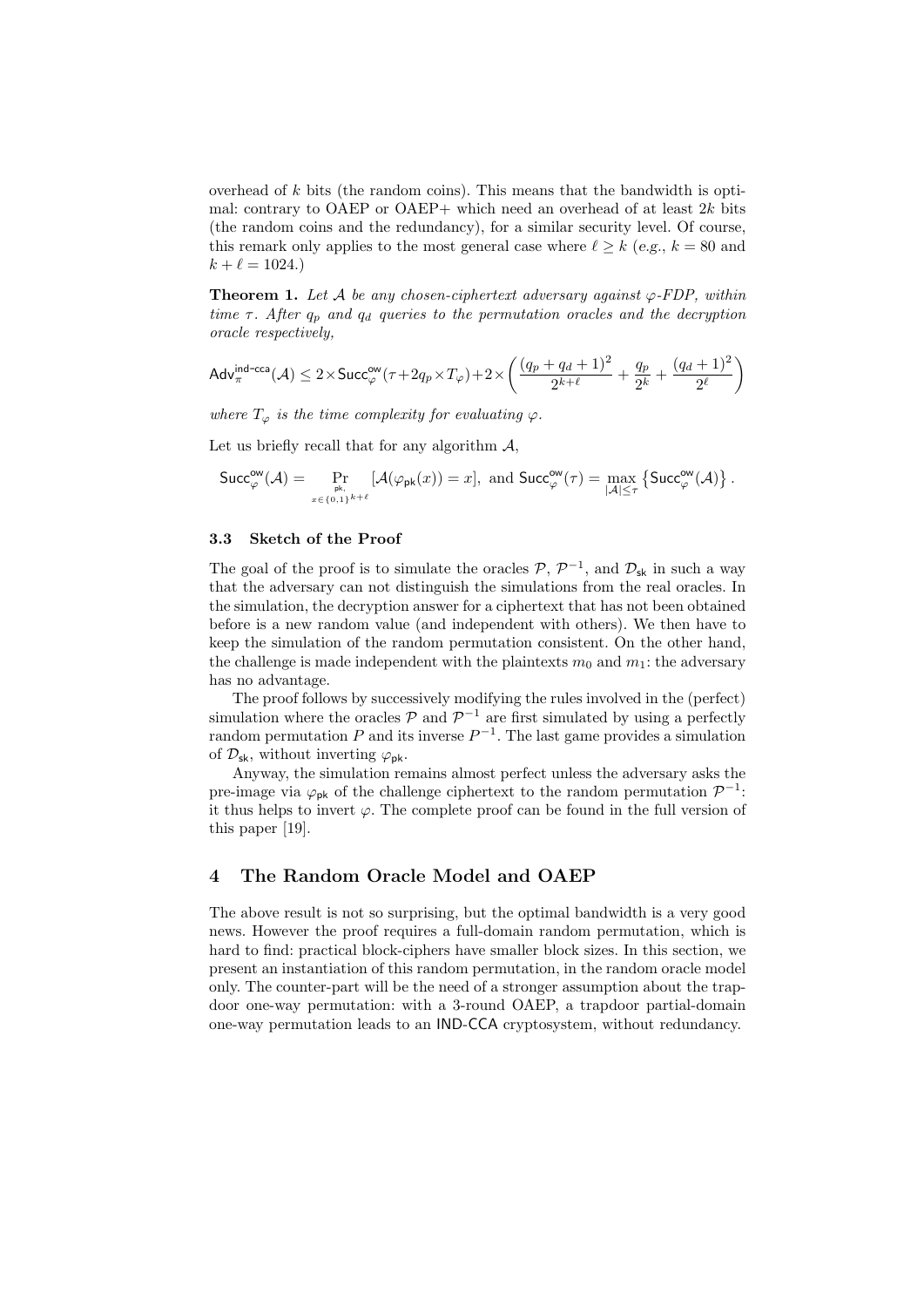#### 4.1 The 2-round OAEP Case

Before studying the 3-round OAEP, let us first consider the more classical 2 round OAEP which can be described as follows: we use two hash functions  $\mathcal G$  and H before encrypting with a trapdoor one-way permutation  $\varphi_{\rm pk}$ . More precisely, for encrypting a message  $m$ , one randomly chooses  $r$ , and computes  $s$  and  $t$ :

$$
s = m \oplus \mathcal{G}(r) \qquad t = r \oplus \mathcal{H}(s).
$$

Then, the ciphertext is  $c = \varphi_{\text{pk}}(s, t)$ . For decryption, one computes

$$
(s,t) = \psi_{\mathsf{sk}}(c) \quad r = t \oplus \mathcal{H}(s) \quad m = s \oplus \mathcal{G}(r).
$$

The usual way to prove the security of a scheme is to exploit an adversary to break the assumption (for instance, the partial-domain one-wayness of the permutation  $\varphi_{\rm pk}$ ). For that, we must simulate all the resources that the attacker can access, namely, the oracles  $G, H$  but also the decryption oracle  $\mathcal{D}_{sk}$ . For the above 2-round OAEP, the decryption oracle does not seem simulatable. The following attack game uses the same arguments as the counter-example shown by Shoup against the original OAEP security result [23]. Let us consider an attacker who chooses s, s' and calls for H to get respectively  $h = H(s)$  and  $h' = H(s')$ . Then it chooses t and computes  $c = \varphi_{\rm pk}(s, t)$ . If it asks c to  $\mathcal{D}_{\rm sk}$ , it gets the corresponding plaintext m. Then, it computes  $t' = t \oplus h \oplus h'$  and  $c' = \varphi_{\mathsf{pk}}(s', t')$ . If it asks  $c'$  to  $\mathcal{D}_{sk}$ , it gets the corresponding plaintext  $m'$ . One can easily see that, since  $r' = r$ , the relation  $m \oplus m = s \oplus s'$  should hold. But if the simulator can not detect that  $r' = r$ , it can not output a consistent value for m'.

Unfortunately, we did not find any easy way to make a consistent simulation for the 2-round OAEP. But a 3-round is more promising.

### 4.2 Description of the 3-round OAEP

The public key is any trapdoor (partial-domain) one-way bijection  $\varphi_{\text{ok}}$  from a set E to a set F, while the private key is the inverse  $\psi_{\rm sk}$ . For the sake of generality, we do not stick to binary sets (of the form  $\{0,1\}^k$ ): we just assume that there is an integer  $\kappa$  such that:

$$
\{0\}^{\kappa} \times \{0,1\}^{k+\ell} \subseteq E \subseteq \{0,1\}^{\kappa+k+\ell} \qquad \text{(identified to } \{0,1\}^{\kappa} \times \{0,1\}^k \times \{0,1\}^{\ell}).
$$

However, note that in the case that  $E \neq 0^{\kappa} \|\{0, 1\}^{k+\ell}$  we won't get (as announced) a surjective encryption. But contrary to all the previous IND-CCA schemes, the proportion of valid ciphertexts (i.e., which are reachable) is greater than  $1/2^{\kappa}$ , which is not negligible: for efficient applications with RSA, it can be equal to 1/2, or even 1 (by loosing a factor 2 in efficiency, one can get  $\kappa = 0$ , with the iterated-RSA [2]).

The encryption and decryption algorithms use three hash functions:  $\mathcal{F}, \mathcal{G}, \mathcal{H}$ (assumed to behave like random oracles in the security analysis):

$$
\mathcal{F}: \{0,1\}^k \to \{0,1\}^\ell \qquad \mathcal{G}: \{0,1\}^\ell \to \{0,1\}^k \qquad \mathcal{H}: \{0,1\}^{k+\kappa} \to \{0,1\}^\ell.
$$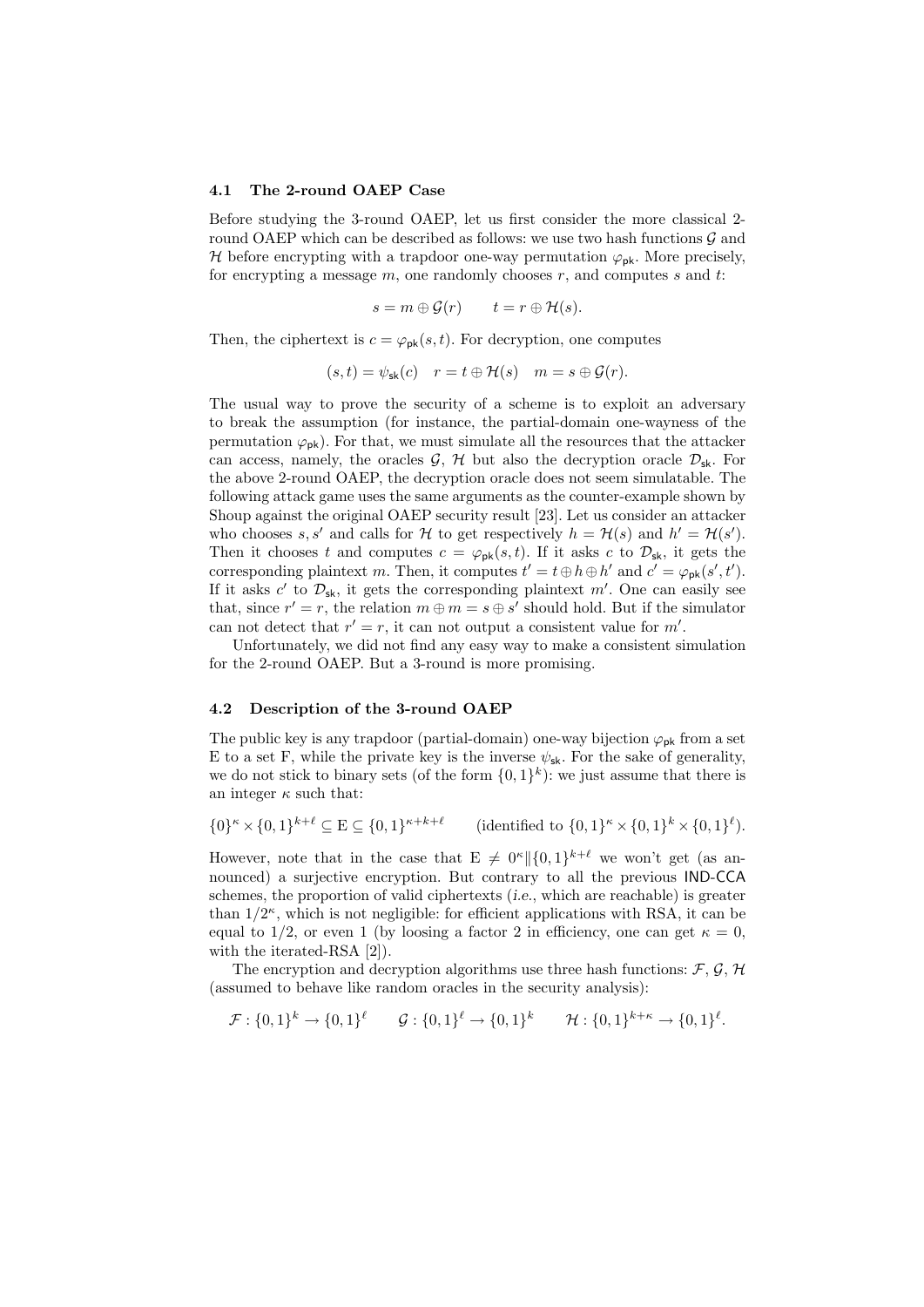**Encryption Algorithm:** The space of the plaintexts is  $\mathcal{M} = \{0, 1\}^{\ell}$ , the encryption algorithm uses random coins in  $\mathcal{R} = \{0,1\}^k$ , and outputs a ciphertext c into F: on a plaintext  $m \in \mathcal{M}$ , and a random  $r \in \mathcal{R}$ , one computes

 $s = m \oplus \mathcal{F}(r)$   $t = r \oplus \mathcal{G}(s)$   $u = s \oplus \mathcal{H}(0^{\kappa}||t)$   $c = \varphi_{\mathsf{pk}}(0^{\kappa}, t, u)$ .

**Decryption Algorithm:** On a ciphertext c, one first computes  $(B, t, u)$  =  $\varphi_{\rm sk}(c)$ , where  $B \in \{0,1\}^{\kappa}$ ,  $t \in \{0,1\}^k$ ,  $u \in \{0,1\}^{\ell}$  and then

$$
s = u \oplus \mathcal{H}(B||t) \qquad r = t \oplus \mathcal{G}(s) \qquad m = s \oplus \mathcal{F}(r).
$$

#### 4.3 Security Result

About the 3-round OAEP, one can claim the following security result, which states that the IND-CCA security level is achieved under the (set) partial-domain one-wayness of the trapdoor permutation  $\varphi$  [15].

Theorem 2. Let A be any chosen-ciphertext adversary against the 3-round OAEP construction with the trapdoor permutation family  $\varphi$ , within time  $\tau$ . After  $q_f, q_g, q_h$  and  $q_d$  queries to the random oracles F, G and H, and the decryption oracle respectively,

$$
\begin{aligned} \mathsf{Adv}_{\pi}^{\mathsf{ind}\text{-}\mathsf{cca}}(\tau) & \leq 2^{\kappa} \times \mathsf{Succ}^{\mathsf{s}\text{-}\mathsf{pd}\text{-}\mathsf{ow}}_{\varphi}(\tau + q_g \cdot q_h \times T_{\varphi} + q_d \cdot T_{lu}, q_h) \\ & \frac{q_f}{2^k} + \frac{q_g}{2^{\ell}} + 2^{\kappa} \times \left( \frac{q_d(2q_g + q_d)}{2^{\ell}} + \frac{q_d(3q_f + 2q_d)}{2^k} \right) \end{aligned}
$$

where  $T_{\varphi}$  is the time complexity for evaluating  $\varphi$ , and  $T_{lu}$  is the time complexity for a look up in a list.

Let us recall the definition of the (set) partial-domain one-wayness in our particular case, where A is any algorithm which outputs a subset of  $\{0,1\}^k$  of size q:

$$
\begin{aligned} \mathrm{Succ}^{\mathsf{s}\text{-}\mathsf{pd\text{-}}\mathsf{ow}}_\varphi(\mathcal{A},q) = \Pr_{\mathsf{pk}, \atop (\mathcal{B},t,u) \in E} \left[ t \in \mathcal{A}(\varphi_{\mathsf{pk}}(\mathcal{B},t,u)) \right] \\ \text{and } \mathrm{Succ}^{\mathsf{ow}}_\varphi(\tau,q) = \max_{|\mathcal{A}| \leq \tau} \Big\{ \mathrm{Succ}^{\mathsf{s}\text{-}\mathsf{pd\text{-}}\mathsf{ow}}_\varphi(\mathcal{A},q) \Big\} \,, \end{aligned}
$$

is small for any reasonable time bound  $\tau$ .

#### 4.4 Sketch of the Proof

The goal of the proof is again to simulate the oracles. For simulating the random oracles, we use lists as usual to store the known answers. We simulate the decryption oracle as follows: when we receive a query  $y$ , either the corresponding s and t have both been asked to  $\mathcal G$  and  $\mathcal H$ , we can extract m, or one of them has not been asked, we can safely answer a random plaintext. However, such a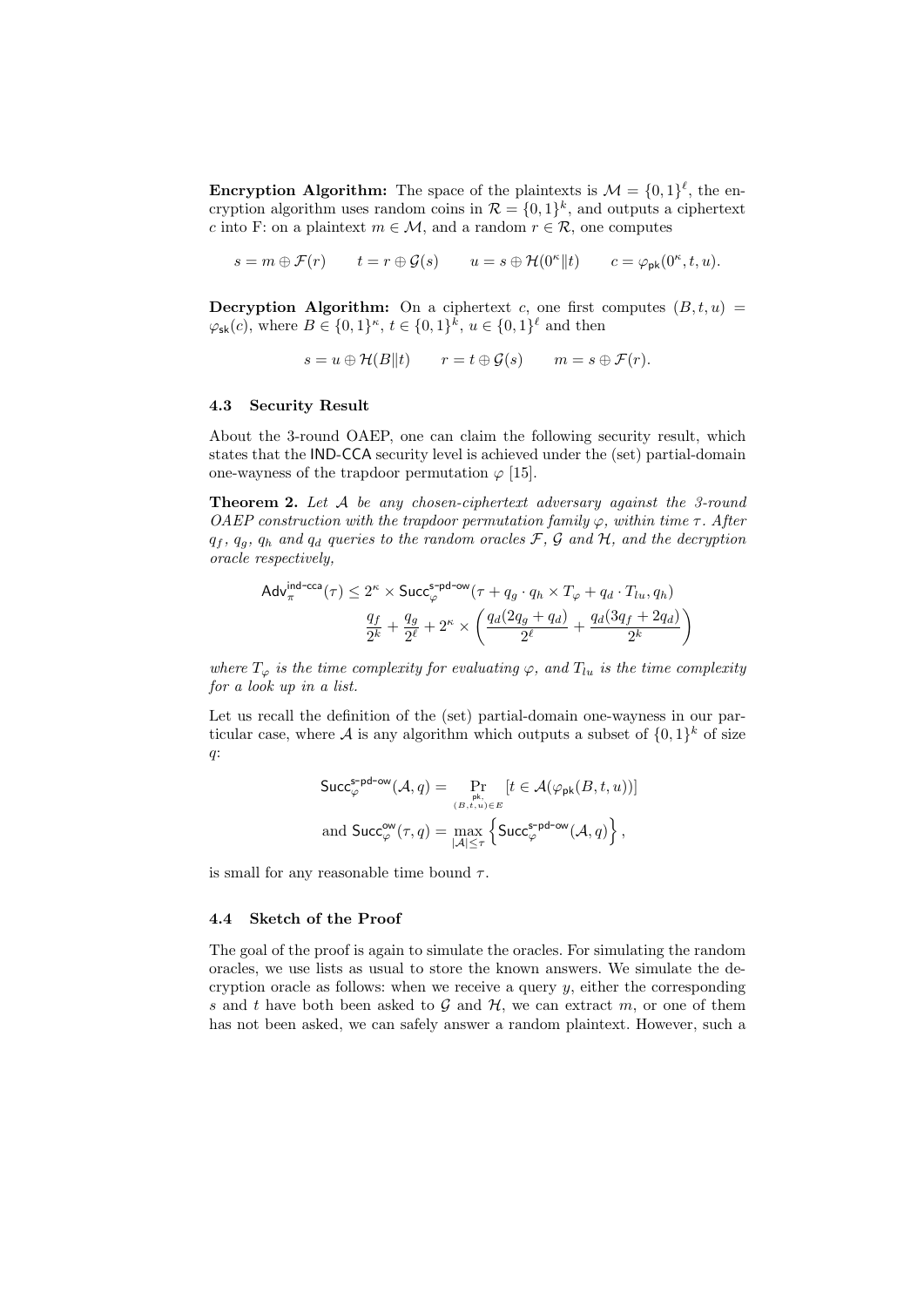plaintext-ciphertext relation implicitly defines several relations about the random oracles  $\mathcal{F}, \mathcal{G}$  and  $\mathcal{H}$ . We show that it is still possible to answer consistently. The challenge ciphertext also implicitly defines relations. We show that possible inconsistencies with the latter relations can not be detected by the adversary unless it has partially inverted the function  $\varphi_{\rm pk}$  on the challenge ciphertext.

The proof is provided by a sequence of games, but for clarity reasons, we briefly explain only the distances between two consecutive games. The formal and full proofs are provided in the Appendix A.

**Game G<sub>0</sub>:** The adversary is fed with the public key pk, and outputs a pair of messages  $(m_0, m_1)$ . Next a challenge ciphertext is produced by flipping a coin b and producing a ciphertext  $c^*$  of  $m^* = m_b$ . This ciphertext comes from a random  $r^* \leftarrow \{0,1\}^k$  and  $c^* = \mathcal{E}(m_b, r^*) = \varphi_{\text{pk}}(0^{\kappa}, t, u)$ . On input  $c^*$ ,  $A_2$ outputs bit b' in the time t. We denote by  $S_0$  the event  $b' = b$  and use the same notation  $S_n$  in any game  $G_n$  below. Note that the adversary is given access to the decryption oracle  $\mathcal{D}_{sk}$  during both steps of the attack. The adversary can also ask the random oracles  $\mathcal{F}, \mathcal{G}$ , and  $\mathcal{H}$ .

**Game**  $G_1$ **:** The simulation in this game is presented on the Figure 1. We simulate the way that the challenge  $c^*$  is generated as the challenger would do, and we simulate the random oracles  $\mathcal{F}$ ,  $\mathcal{G}$ , and  $\mathcal{H}$ , as well as the decryption oracle  $\mathcal{D}_{sk}$ , by maintaining lists *F*-List, *G*-List, *H*-List and *D*-List to deal with identical queries, since they all are deterministic. Since the simulation is perfect, we directly derive that

$$
\Pr[S_1] = \Pr[S_0].\tag{1}
$$

**Game G<sub>2</sub>:** We manufacture the challenge  $c^*$  independently of anything else.

 $\blacktriangleright$ Rule Chal<sup>(2)</sup>

Choose randomly ahead of time  $c^+ \stackrel{R}{\leftarrow}$  F and set  $c^* = c^+$ .

**Lemma 3.** Let us note  $(B^+, t^+, u^+)$  the pre-image of the challenge  $c^+$ . We denote by  $\mathsf{AskH}_2$  the event that  $B^+||t^+$  has been asked to  $\mathcal H$ . Then,

$$
\Pr[S_1] \le \frac{1}{2} + \frac{q_f}{2^k} + \frac{q_g}{2^{\ell}} + 2^{\kappa} \times \Pr[\mathsf{AskH}_2].
$$
 (2)

Proof (Full proof in the Appendix A.1). The main idea in simulating this game is that we make the components of the challenge  $c^*$  (namely  $r^*$ ,  $f^*$ ,  $s^*$ ,  $g^*$ ,  $t^*$ ,  $h^*$ ,  $u^*$  and  $c^*$ ) independent to  $m^*$ . We can do this by choosing ahead of time random values for  $r^*$ ,  $s^*$ , and  $t^*$ , and we can see that a difference occurs when one of these values is asked to the corresponding oracle. On the other hand, when the challenge is independent to  $m^*$ , the attacker has only the chance of one half to guess the bit  $b$ .

**Game**  $G_3$ **:** In this game, we modify the simulation of the decryption oracle, by outputting a random message when the ciphertext has not been "correctly" encrypted. We thereafter define in a consistent way the values of the random oracles: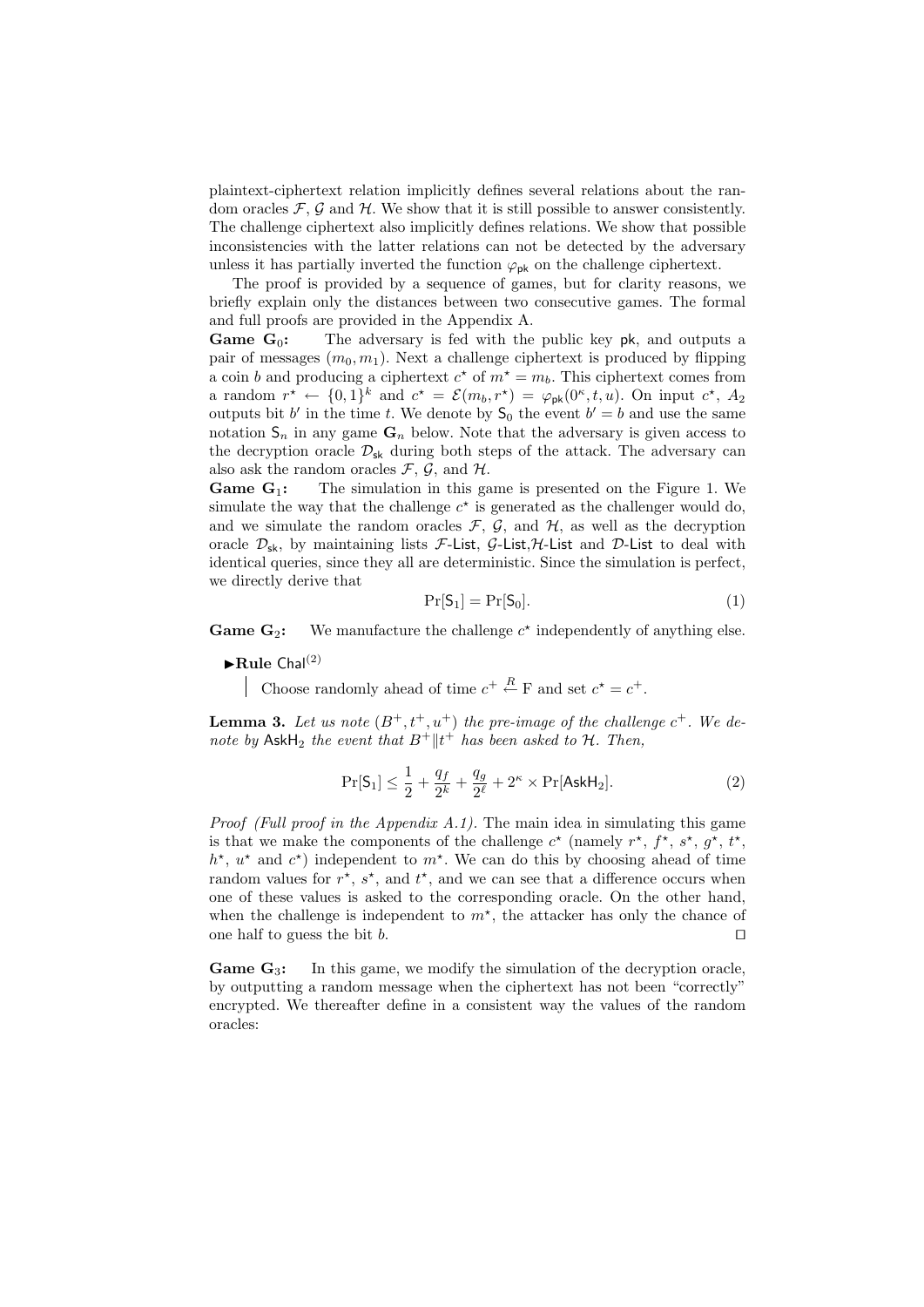```
{\cal F},\,{\cal G} \;{\rm and}H Oracles
 Query \mathcal{F}(r): if a record (r, f) appears in \mathcal{F}-List, the answer is f.
 Otherwise the answer f is chosen randomly: f \in \{0,1\}^k and the record (r, f)is added in \mathcal{F}\text{-List}.<br>Query \mathcal{G}(s): if a record (s, g) appears in \mathcal{G}\text{-List}, the answer is g.
 Otherwise the answer g is chosen randomly: g \in \{0,1\}^{\ell} and the record (s,g)is added in G-List.
    \blacktriangleright Rule EvalGAdd<sup>(1)</sup>
        | Do nothing
 Query \mathcal{H}(B||t): if a record (B, t, h) appears in \mathcal{H}\text{-List}, the answer is h.
 Otherwise the answer h is chosen randomly: h \in \{0,1\}^k and the record (B, t, h)\left| \text{is added in }\mathcal{H}\text{-List.}\right|\mathcal D Oracle
Query \mathcal{D}_{sk}(c): if a record (m, c) appears in \mathcal{D}-List, the answer is m.
Otherwise the answer m is defined according to the following rules:
    \blacktriangleright Rule Decrypt-Init<sup>(1)</sup>
        Compute (B, t, u) = \psi_{\rm sk}(c);Look up for (B, t, h) \in \mathcal{H}-List:
  – if the record is found, compute s = u \oplus h.
      Look up for (s, g) \in \mathcal{G}-List:
         \bullet\, if the record is found
                \blacktriangleright {\bf Rule} Decrypt-TS ^{(1)}h = \mathcal{H}(B||t),s = u \oplus h, \quad g = \mathcal{G}(s),r = t \oplus g, f = \mathcal{F}(r),
                      m = s \oplus f.
         \bullet\, otherwise
               \blacktriangleright Rule Decrypt-TnoS<sup>(1)</sup>
                        same as rule Decrypt-TS^{(1)}.
  – otherwise
          \blacktriangleright {\bf Rule}Decrypt-no{\sf T}^{(1)}same as rule Decrypt-TS^{(1)}.
 Answer m and add (m, c) to D-List.
For two messages (m_0, m_1), flip a coin b and set m^* = m_b, choose randomly
 r^*, then answer c^*, where
```

```
Challenger
         \blacktriangleright Rule Chal<sup>(1)</sup>
                     f^* = \mathcal{F}(r^*), \quad s^* = m^* \oplus f^*g^* = \mathcal{G}(s^*), \quad t^* = r^* \oplus g^*,h^* = \mathcal{H}(0^{\kappa}||t^*), \quad u^* = s^* \oplus h^*.Compute c^* = \varphi_{\rm pk}(0^{\kappa}, t^*, u^*).
```
Fig. 1. Formal Simulation of the IND-CCA Game against 3-OAEP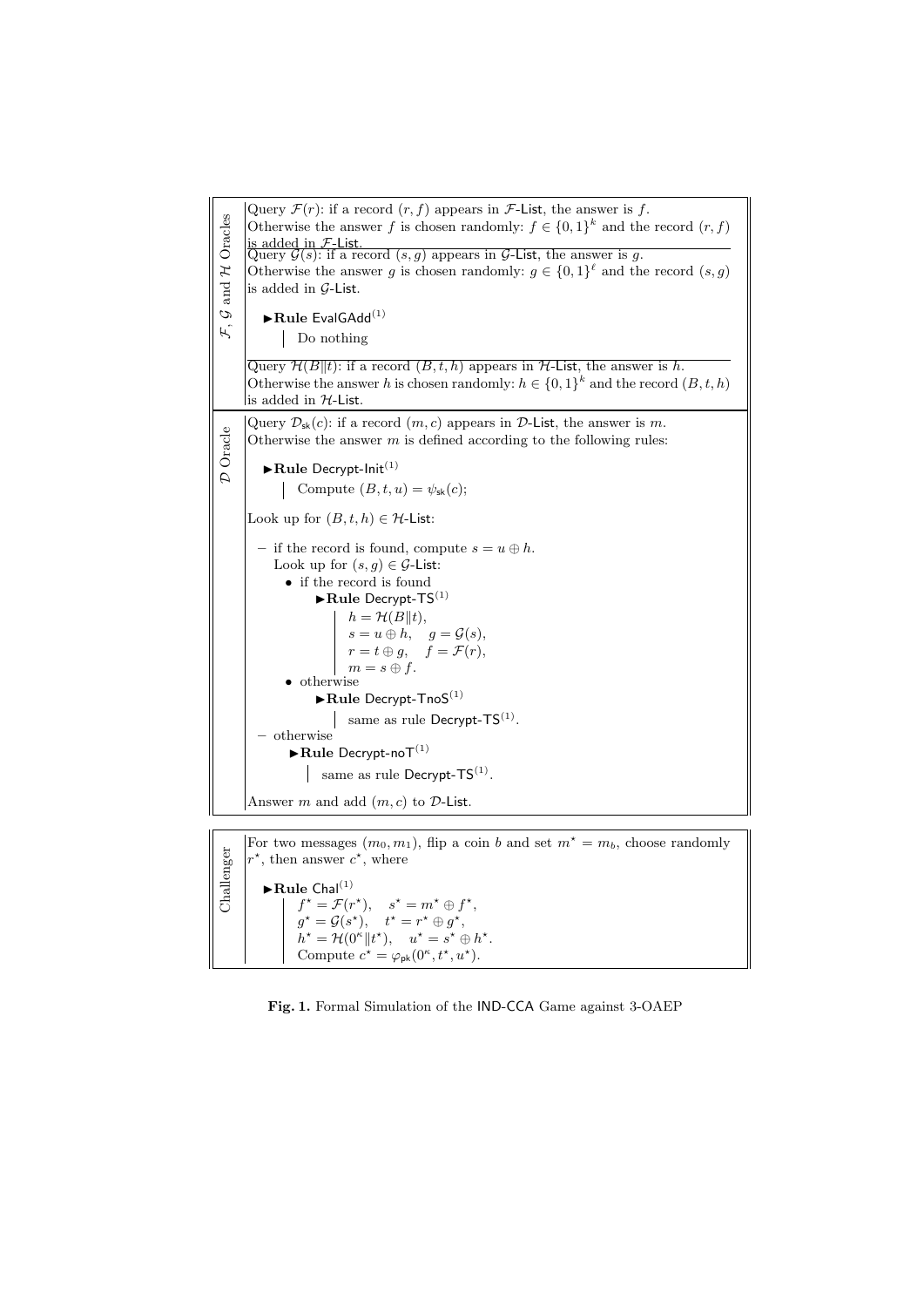$\blacktriangleright$  Rule Decrypt-TnoS<sup>(3)</sup>

Choose  $m \stackrel{R}{\leftarrow} \{0,1\}^{\ell}$  and  $g \stackrel{R}{\leftarrow} \{0,1\}^k$ , then define  $r = t \oplus g$  and  $f = m \oplus s$ . Add  $(r, f)$  in F-List, and  $(s, g)$  in G-List.

## $\blacktriangleright$ Rule Decrypt-no $T^{(3)}$

Choose  $m \stackrel{R}{\leftarrow} \{0,1\}^{\ell}, h \stackrel{R}{\leftarrow} \{0,1\}^{\ell}$  and  $g \stackrel{R}{\leftarrow} \{0,1\}^k$ , then define  $s = u \oplus h$ ,  $r = t \oplus g$  and  $f = m \oplus s$ . Add  $(r, f)$  in F-List,  $(s, g)$  in G-List, and  $(B, t, h)$  in H-List.

Lemma 4.

$$
|\Pr[\text{AskH}_3] - \Pr[\text{AskH}_2]| \le \frac{q_d(q_g + q_d)}{2^{\ell}} + 2\frac{q_d(q_f + q_d)}{2^k}.
$$
 (3)

*Proof (Full proof in the Appendix A.2).* In the proof, one successively modifies the simulation of the decryption oracle, just changing the order of elements to be randomly chosen, so that the decryption of a ciphertext which has not been correctly encrypted is a truly random plaintext.  $\square$ 

Game  $G_4$ : In this game, we delay the explicit definitions of some oracle answers implicitly defined by some plaintext-ciphertext relations: we do not introduce them during the simulation of the decryption oracle, but when  $s$  is asked to  $\mathcal G$ . Some problems may appear if the implicitly defined answers are asked before  $G(s)$  is queried.

## $\blacktriangleright$ Rule Decrypt-TnoS<sup>(4)</sup>

Choose  $m \stackrel{R}{\leftarrow} \{0,1\}^{\ell}$ .

## $\blacktriangleright$ Rule Decrypt-no $\mathsf{T}^{(4)}$

Choose  $m \stackrel{R}{\leftarrow} \{0,1\}^{\ell}$ .

## $\blacktriangleright$ Rule EvalGAdd<sup>(4)</sup>

Look up for  $(B, t, h) \in H$ -List and  $(m, c) \in D$ -List such that  $c = \varphi_{\rm pk}(B, t, h \oplus s).$ If the record is found, we compute  $r = t \oplus g$  and  $f = m \oplus s$ , and finally add  $(r, f)$  in  $\mathcal{F}\text{-List}$ .

### Lemma 5.

$$
|\Pr[\mathsf{AskH}_4] - \Pr[\mathsf{AskH}_3]| \le \frac{q_d \cdot q_f}{2^k} + \frac{q_d \cdot q_g}{2^\ell}.\tag{4}
$$

*Proof (Full proof in the Appendix A.3).* Since we don't store anymore  $(r, f)$ ,  $(s, g)$ ,  $(B, t, h)$ , inconsistencies could occur when  $B||t$ , s or r are asked. For solving this problem, we modify the rule EvalGAdd by defining in a consistent way  $\mathcal{F}(r)$  at the moment that s is asked to G. But there is still a problem if r is asked before  $\mathcal{G}(s)$  is queried, or if s is asked before  $\mathcal{H}(B||t)$  is queried.  $\square$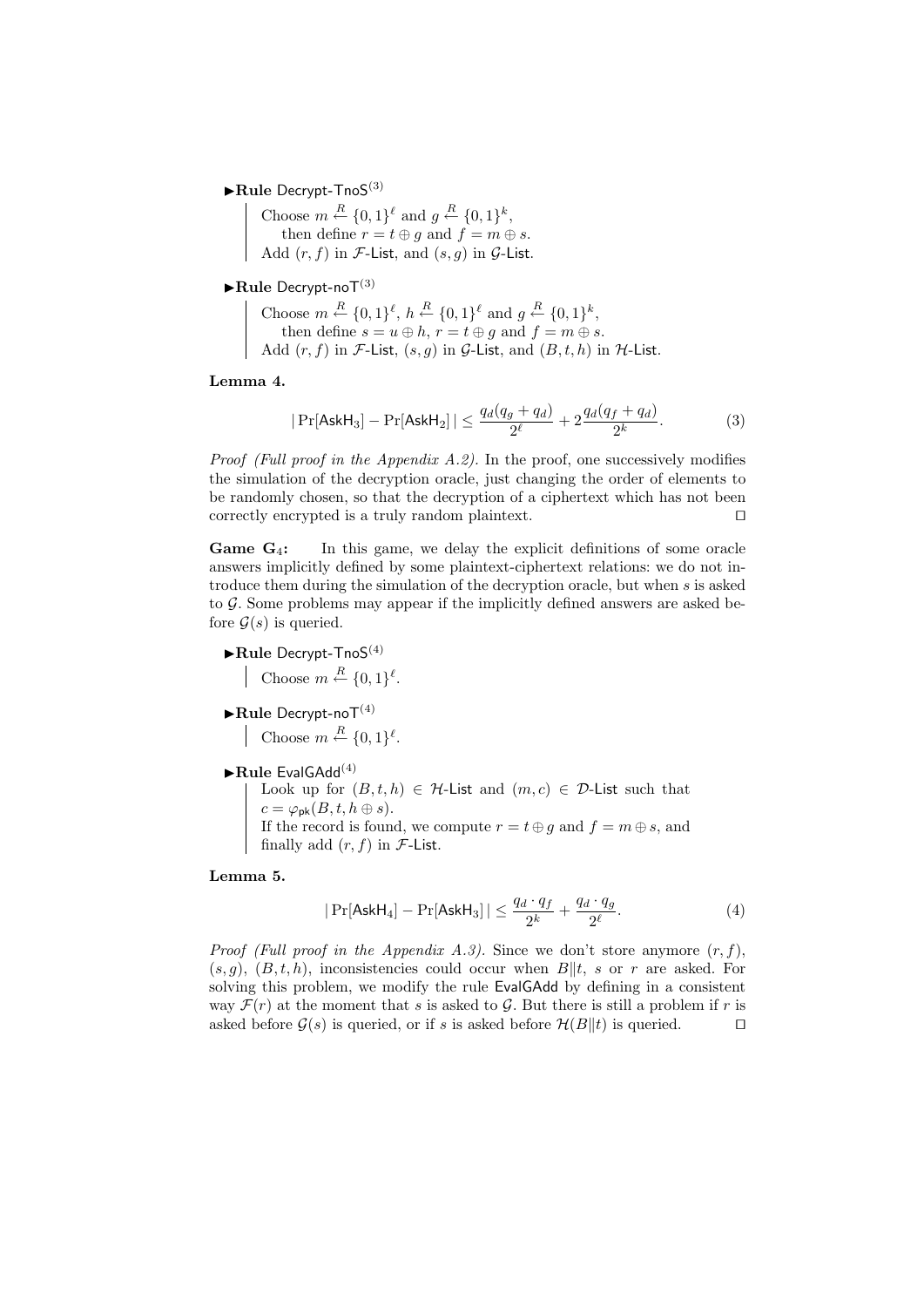**Game G<sub>5</sub>:** We now complete the simulation of the oracle  $\mathcal{D}_{sk}$ . We don't ask any query to  $\psi_{\rm sk}$ . Intuitively, if both  $B||t$  and s have been asked, we can easily find them, and then  $m$ . Otherwise, we give a random answer as in the game  $\mathbf{G}_4$ .

## $\blacktriangleright$  Rule Decrypt-Init<sup>(5)</sup>

Look up for  $(B, t, h) \in H$ -List and  $(s, g) \in G$ -List such that  $\varphi_{\rm pk}(B, t, s \oplus h) = c.$ 

– if the record is found, we furthermore define  $u = s \oplus h$ .

– otherwise, we take  $B = \bot, t = \bot, u = \bot$ .

## $\blacktriangleright$ Rule Decrypt-TS<sup>(5)</sup>

 $r = t \oplus g, \quad f = \mathcal{F}(r), \quad m = s \oplus f.$ 

The two games  $\mathbf{G}_5$  and  $\mathbf{G}_4$  are perfectly indistinguishable. In fact, in the first case, nothing is modified and in the second case, by making  $B = \bot, t = \bot, u = \bot$ , the answer of the decryption oracle for the question  $c$  will be a random  $m$  as in the game  $\mathbf{G}_4$ :

$$
Pr[AskH_5] = Pr[AskH_4].
$$
\n(5)

Simply outputting the list of queries to  $H$  during this game, one gets:

$$
\Pr[\mathsf{AskH}_5] \leq \mathsf{Succ}_{\varphi}^{\mathsf{s-pd-ow}}(\tau', q_h),\tag{6}
$$

where  $\tau'$  is the running time of the simulation in this game:  $\tau' \leq q_g \cdot q_h \times$  $T_{\varphi} + q_d \times T_{lu}$ . We can indeed perform the simulation granted an additional list GH-List which contains all the tuples  $(B, t, h, s, g, y)$  where  $(B, t, h) \in H$ -List,  $(s, g) \in \mathcal{G}$ -List and  $y = \varphi_{\text{pk}}(B, t, s \oplus h)$ . This concludes the proof of the Theorem.

### 4.5 Special Cases

In the particular but classical case where  $\kappa = 0$  and  $k \leq \ell$ , one can claim

**Theorem 6.** Let  $A$  be any chosen-ciphertext adversary against the 3-round OAEP construction with the trapdoor permutation family  $\varphi$ , within time  $\tau$ . After  $q_o$  and  $q_d$  queries to the random oracles and the decryption oracle respectively,

$$
\mathsf{Adv}_{\pi}^{\mathsf{ind}\text{-}\mathsf{cca}}(\tau) \leq \mathsf{Succ}_{\varphi}^{\mathsf{s}\text{-}\mathsf{pd}\text{-}\mathsf{ow}}(\tau + q_o^2 \times T_\varphi + q_d \times T_{lu}, q_o) + \frac{2q_o + q_d(5q_o + 2q_d)}{2^k}
$$

where  $T_{\varphi}$  is the time complexity for evaluating  $\varphi$ , and  $T_{lu}$  is the time complexity for a look up in a list.

## 5 Conclusion

We have described the Full-Domain Permutation encryption which is IND-CCA without redundancy and provides an optimal bandwidth. In the random oracle model, we have shown that the absence redundancy can be obtained by considering the 3-round OAEP construction. However, the bandwidth is not optimal, and the security relies on the strong partial-domain one-wayness assumption.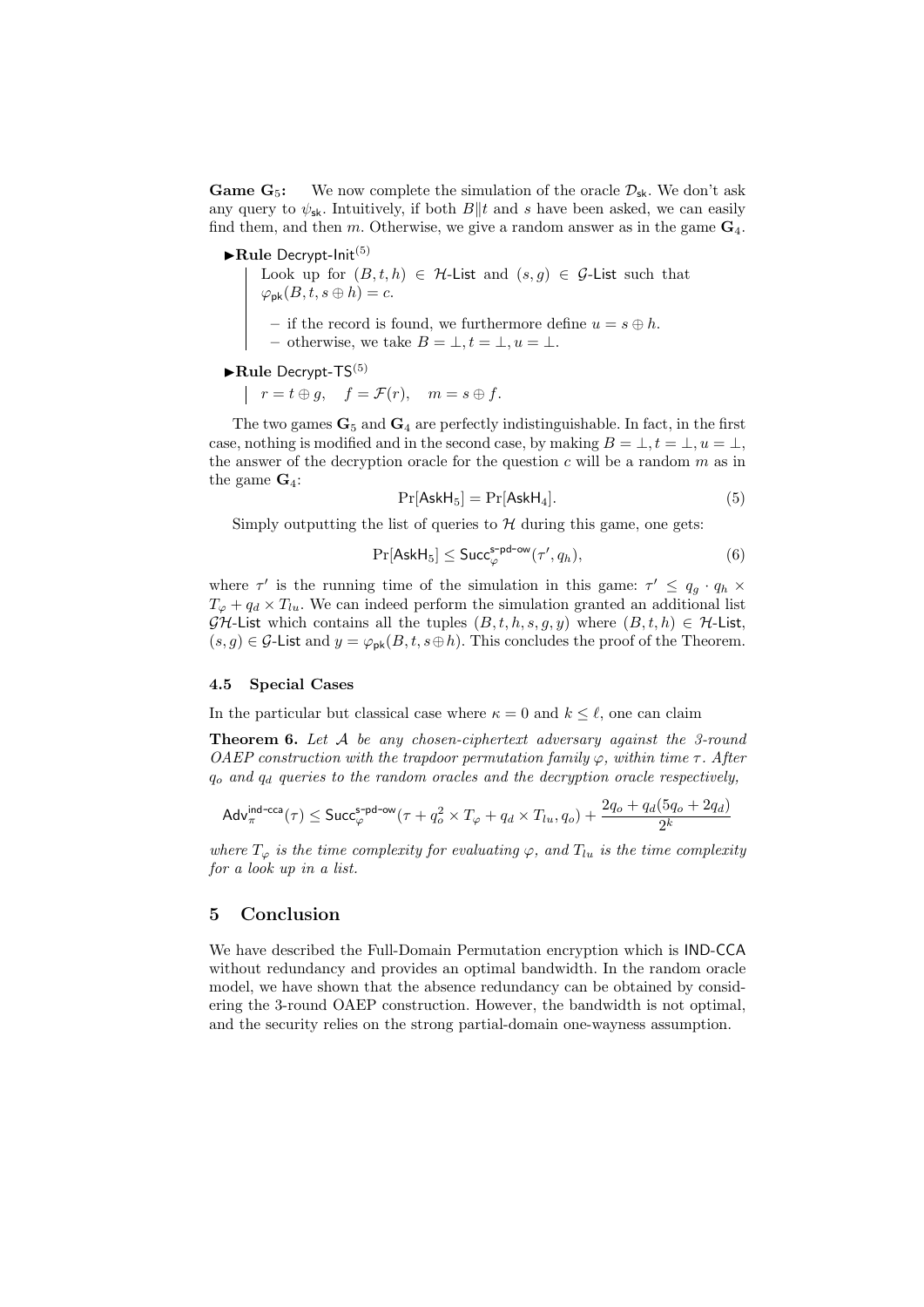## Acknowledgments

We thank Anand Desai for fruitful discussions.

### References

- 1. M. Abdalla, M. Bellare, and P. Rogaway. The Oracle Diffie-Hellman Assumptions and an Analysis of DHIES. In  $CT - RSA$  '01, LNCS 2020, pages 143–158. Springer-Verlag, Berlin, 2001.
- 2. M. Bellare, A. Boldyreva, A. Desai, and D. Pointcheval. Key-Privacy in Public-Key Encryption. In Asiacrypt '01, LNCS 2248, pages 566–582. Springer-Verlag, Berlin, 2001.
- 3. M. Bellare, A. Desai, D. Pointcheval, and P. Rogaway. Relations among Notions of Security for Public-Key Encryption Schemes. In Crypto '98, LNCS 1462, pages 26–45. Springer-Verlag, Berlin, 1998.
- 4. M. Bellare and P. Rogaway. Random Oracles Are Practical: a Paradigm for Designing Efficient Protocols. In Proc. of the 1st CCS, pages 62–73. ACM Press, New York, 1993.
- 5. M. Bellare and P. Rogaway. Optimal Asymmetric Encryption How to Encrypt with RSA. In *Eurocrypt '94*, LNCS 950, pages 92-111. Springer-Verlag, Berlin, 1995.
- 6. M. Bellare and P. Rogaway. The Exact Security of Digital Signatures How to Sign with RSA and Rabin. In Eurocrypt '96, LNCS 1070, pages 399–416. Springer-Verlag, Berlin, 1996.
- 7. M. Bellare and A. Sahai. Non-Malleable Encryption: Equivalence between Two Notions, and an Indistinguishability-Based Characterization. In Crypto '99, LNCS 1666, pages 519–536. Springer-Verlag, Berlin, 1999.
- 8. D. Boneh. Simplified OAEP for the RSA and Rabin Functions. In Crypto '01, LNCS 2139, pages 275–291. Springer-Verlag, Berlin, 2001.
- 9. J.-S. Coron. On the Exact Security of Full-Domain-Hash. In Crypto '00, LNCS 1880, pages 229–235. Springer-Verlag, Berlin, 2000.
- 10. R. Cramer and V. Shoup. A Practical Public Key Cryptosystem Provably Secure against Adaptive Chosen Ciphertext Attack. In Crypto '98, LNCS 1462, pages 13–25. Springer-Verlag, Berlin, 1998.
- 11. A. Desai. New Paradigms for Constructing Symmetric Encryption Schemes Secure Against Chosen-Ciphertext Attack. In Crypto '00, LNCS 1880, pages 394–412. Springer-Verlag, Berlin, 2000.
- 12. D. Dolev, C. Dwork, and M. Naor. Non-Malleable Cryptography. In Proc. of the 23rd STOC. ACM Press, New York, 1991.
- 13. E. Fujisaki and T. Okamoto. How to Enhance the Security of Public-Key Encryption at Minimum Cost. In PKC '99, LNCS 1560, pages 53–68. Springer-Verlag, Berlin, 1999.
- 14. E. Fujisaki and T. Okamoto. Secure Integration of Asymmetric and Symmetric Encryption Schemes. In Crypto '99, LNCS 1666, pages 537–554. Springer-Verlag, Berlin, 1999.
- 15. E. Fujisaki, T. Okamoto, D. Pointcheval, and J. Stern. RSA–OAEP is Secure under the RSA Assumption. Journal of Cryptology, 2003. To appear.
- 16. S. Goldwasser and S. Micali. Probabilistic Encryption. Journal of Computer and System Sciences, 28:270–299, 1984.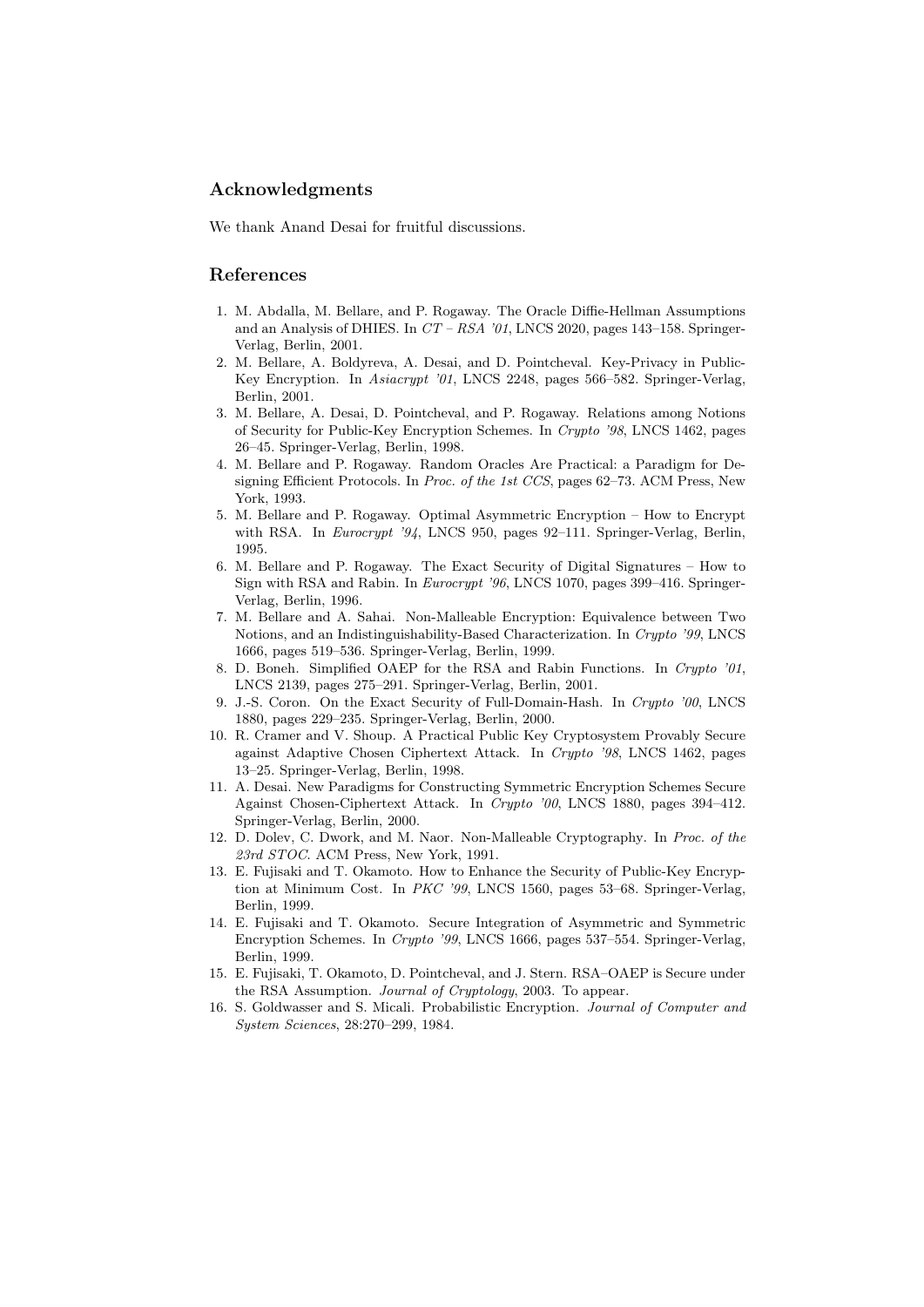- 17. M. Naor and M. Yung. Public-Key Cryptosystems Provably Secure against Chosen Ciphertext Attacks. In Proc. of the 22nd STOC, pages 427–437. ACM Press, New York, 1990.
- 18. T. Okamoto and D. Pointcheval. REACT: Rapid Enhanced-security Asymmetric Cryptosystem Transform. In CT – RSA '01, LNCS 2020, pages 159–175. Springer-Verlag, Berlin, 2001.
- 19. D. H. Phan and D. Pointcheval. Chosen-Ciphertext Security without Redundancy. In Asiacrypt '03, LNCS. Springer-Verlag, Berlin, 2003. Full version available at http://www.di.ens.fr/users/pointche
- 20. D. Pointcheval. Chosen-Ciphertext Security for any One-Way Cryptosystem. In PKC '00, LNCS 1751, pages 129–146. Springer-Verlag, Berlin, 2000.
- 21. C. Rackoff and D. R. Simon. Non-Interactive Zero-Knowledge Proof of Knowledge and Chosen Ciphertext Attack. In Crypto '91, LNCS 576, pages 433–444. Springer-Verlag, Berlin, 1992.
- 22. R. Rivest, A. Shamir, and A. Tauman, How to Leak a Secret. In Asiacrypt '01, LNCS 2248, pages 552–565. Springer-Verlag, Berlin, 2001.
- 23. V. Shoup. OAEP Reconsidered. In Crypto '01, LNCS 2139, pages 239–259. Springer-Verlag, Berlin, 2001.

### A Complements for the Proof of the Theorem 2

### A.1 Proof of Lemma 3

**Game**  $G_{1,1}$ **:** For proving this lemma, we present a more detailed sequence of games from the game  $G_1$  to the game  $G_{1,2}$ . We first make the value of the random seed  $r^*$  explicit and move its generation up-front.

 $\blacktriangleright$  Rule Chal $^{(1.1)}$ 

The two values 
$$
r^+ \stackrel{R}{\leftarrow} \{0,1\}^k
$$
,  $f^+ \stackrel{R}{\leftarrow} \{0,1\}^\ell$  have been chosen  
ahead of time, then  
 $r^* = r^+$ ,  $f^* = f^+$ ,  $s^* = m^* \oplus f^+$ ,  $g^* = \mathcal{G}(s^*)$ ,  
 $t^* = r^+ \oplus g^*$ ,  $h^* = \mathcal{H}(0^{\kappa}||t^*)$ ,  $u^* = s^* \oplus h^*$ .  
Compute  $c^* = \varphi_{\mathsf{pk}}(0^{\kappa}, t^*, u^*)$ .

The two games  $\mathbf{G}_{1,1}$  and  $\mathbf{G}_1$  are perfectly indistinguishable unless  $r^*$  has been asked for  $\mathcal F$ . We define this event  $\mathsf{AskF}_{1,1}$ . We have:

$$
|\Pr[S_{1.1}] - \Pr[S_1]| \le \Pr[AskF_{1.1}].\tag{7}
$$

In this game,  $f^+$  is used in  $(s, t)$  but does not appear in the computation since  $\mathcal{F}(r^+)$  is not defined to be equal to  $f^+$ . Thus, the input to  $\mathcal{A}_2$  follows a distribution that does not depend on b. Accordingly:

$$
\Pr[S_{1.1}] = \frac{1}{2}.\tag{8}
$$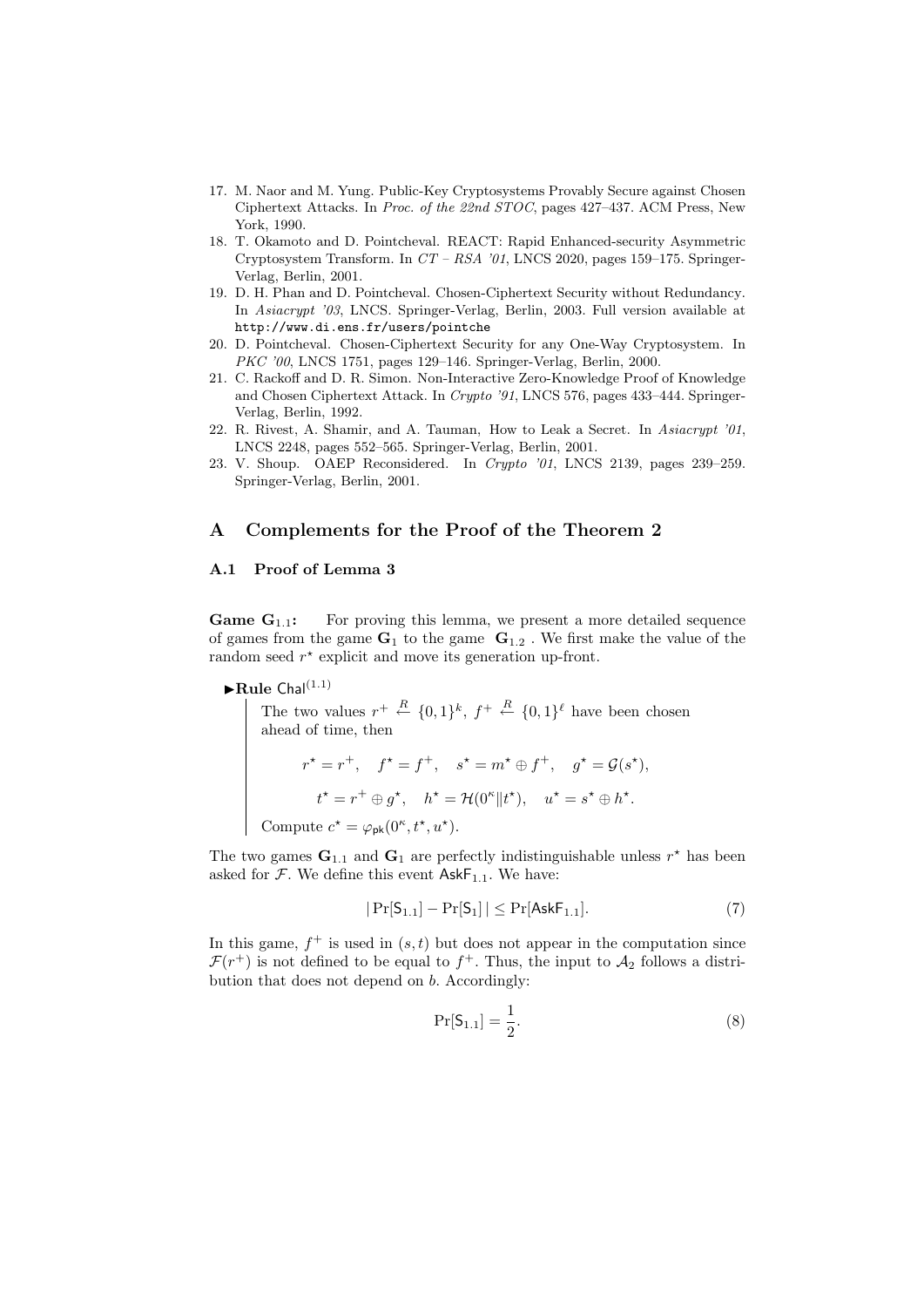**Game G<sub>1.2</sub>:** In this game, instead of defining  $s^*$  from  $f^*$  which is a random value  $f^+$ , we randomly choose  $s^*$  and then we define  $f^+$  from  $s^*$ . Because  $s^*$  is chosen randomly, we give a random answer for the question  $s^*$  to  $\mathcal{G}$ .

Rule Chal<sup>(1.2)</sup>

\nThe values 
$$
r^+ \stackrel{R}{\leftarrow} \{0,1\}^k
$$
,  $s^+ \stackrel{R}{\leftarrow} \{0,1\}^\ell$ ,  $g^+ \stackrel{R}{\leftarrow} \{0,1\}^k$  have been chosen ahead of time, then

\n
$$
r^* = r^+ \quad s^* = s^+ \quad g^* = g^+ \quad f^* = s^+ \oplus m^*
$$
\n
$$
t^* = r^+ \oplus g^+ \quad h^* = \mathcal{H}(t^*) \quad u^* = s^+ \oplus h^*.
$$
\nCompute  $c^* = \varphi_{\mathsf{pk}}(0^\kappa, t^*, u^*).$ 

The two games  $\mathbf{G}_{1,2}$  and  $\mathbf{G}_{1,1}$  are perfectly indistinguishable unless  $s^*$  is asked for  $G$ . We define this event  $AskG_{1,2}$ . We have:

$$
|\Pr[\mathsf{AskF}_{1.2}] - \Pr[\mathsf{AskF}_{1.1}]| \le \Pr[\mathsf{AskG}_{1.2}].\tag{9}
$$

In this game,  $r^+ = t^* \oplus g^+$  is uniformly distributed, and independently of the adversary's view since  $g^+$  is never revealed:

$$
\Pr[\mathsf{AskF}_{1.2}] = \frac{q_f}{2^k}.\tag{10}
$$

**Game G**<sub>1.3</sub>: Similarly to the above game, instead of defining  $t^*$  from a random  $g^+$ , we randomly choose  $t^*$  and then we define  $g^+$  from  $t^*$ . Because  $t^*$ is chosen randomly, we give a random answer for the question  $(0^{\kappa}||t^*)$  to H.

 $\blacktriangleright$  Rule Chal<sup>(1.3)</sup>

The values 
$$
r^+ \stackrel{R}{\leftarrow} \{0,1\}^k
$$
,  $s^+ \stackrel{R}{\leftarrow} \{0,1\}^\ell$ ,  $t^+ \stackrel{R}{\leftarrow} \{0,1\}^k$ ,  $h^+ \stackrel{R}{\leftarrow} \{0,1\}^\ell$   
\n $\{0,1\}^\ell$  have been chosen ahead of time, then  
\n $r^* = r^+ \quad s^* = s^+ \quad t^* = t^+ \quad h^* = h^+$   
\n $f^* = s^+ \oplus m^* \quad g^* = t^+ \oplus r^+ \quad u^* = s^+ \oplus h^+.$   
\nCompute  $c^* = \varphi_{\text{pk}}(0^\kappa, t^*, u^*).$ 

The two games  $\mathbf{G}_{1,3}$  and  $\mathbf{G}_{1,2}$  are perfectly indistinguishable unless  $0^{\kappa}$  |t\* is asked for  $H$ . We define this event  $\mathsf{AskH}_{1.3}$ . We have:

$$
|\Pr[\mathsf{AskG}_{1.3}] - \Pr[\mathsf{AskG}_{1.2}]| \le \Pr[\mathsf{AskH}_{1.3}]. \tag{11}
$$

In this game,  $s^+ = u^* \oplus h^+$  is uniformly distributed, and independently of the adversary's view since  $h^+$  is never revealed:

$$
\Pr[\mathsf{AskG}_{1.3}] = \frac{q_g}{2^{\ell}}.
$$

**Game G**<sub>1.4</sub>: We manufacture the challenge  $c^*$  independently of anything else.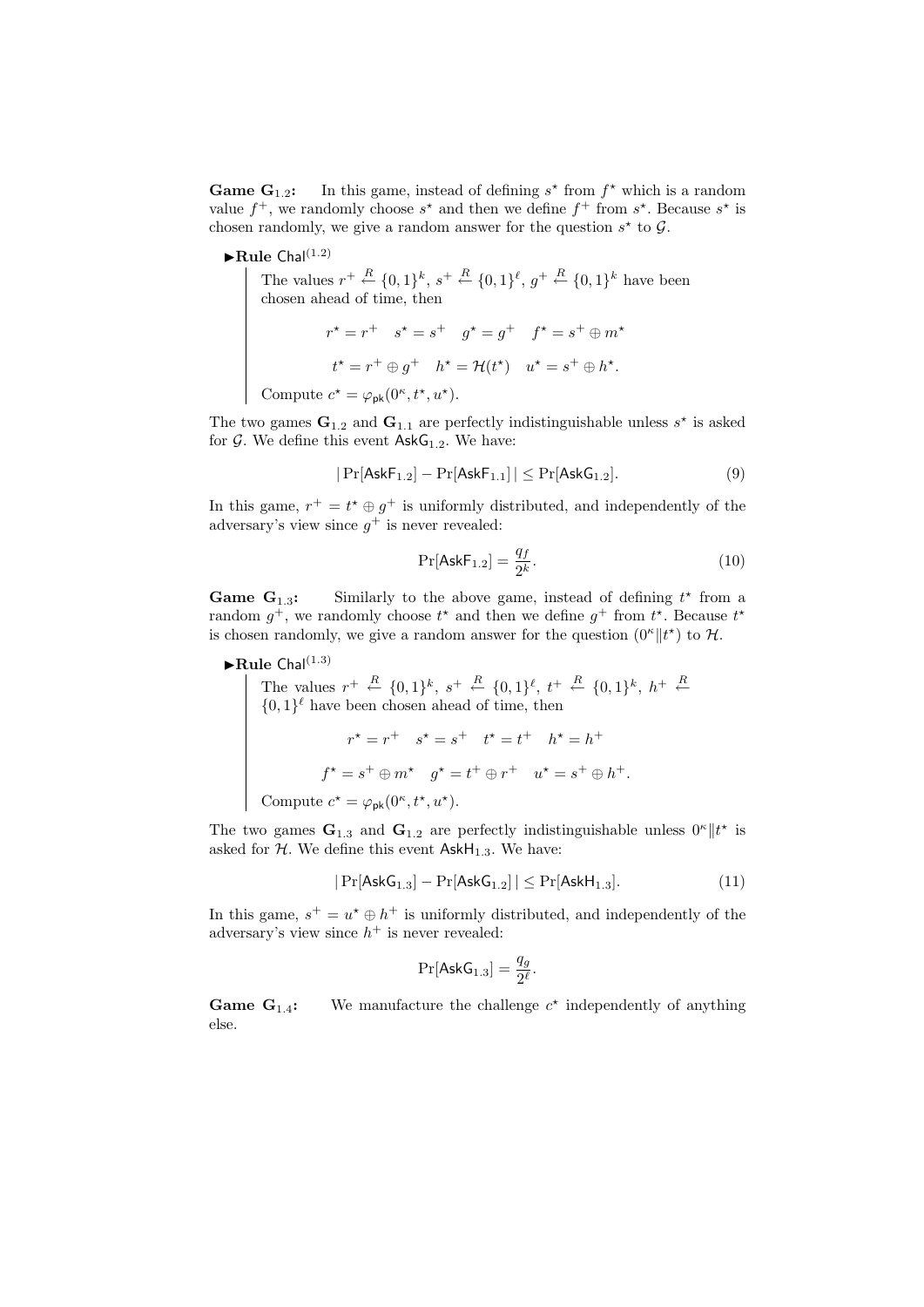$\blacktriangleright$ Rule Chal<sup>(1.4)</sup>

The values  $t^+ \stackrel{R}{\leftarrow} \{0,1\}^k$ ,  $u^+ \stackrel{R}{\leftarrow} \{0,1\}^{\ell}$  have been chosen ahead of time. Compute  $c^* = \varphi_{\text{pk}}(0^{\kappa}, t^+, u^+).$ 

The distribution of  $c^*$  remains the same:

$$
\Pr[\mathsf{AskH}_{1.4}] = \Pr[\mathsf{AskH}_{1.3}].\tag{12}
$$

**Game G**<sub>1.5</sub>: We choose the challenge  $c^*$  uniformly in the space F.

 $\blacktriangleright$ Rule ChalC $^{(1.5)}$ 

The value  $c^+ \stackrel{R}{\leftarrow} F$  is chosen randomly ahead of time, then  $c^* =$  $c^+$ .

We can write  $c^+$  as  $\varphi_{\mathsf{pk}}(B^+, t^+, h^+)$ . We define AskH<sub>1.5</sub> the event that  $B^+\parallel t^+$  is asked to H. In the case  $B^+ = 0^{\kappa}$ , which event is denoted by **GoodB** and which probability is at least  $1/2^{\kappa}$ , this game is identical to the previous one:

$$
\begin{aligned} \Pr[\mathsf{AskH}_{1.5}] &= \Pr[\mathsf{AskH}_{1.5} \land \mathsf{GoodB}] + \Pr[\mathsf{AskH}_{1.5} \land \neg \mathsf{GoodB}] \\ &\geq \Pr[\mathsf{AskH}_{1.5}|\mathsf{GoodB}] \cdot \Pr[\mathsf{GoodB}] \geq \Pr[\mathsf{AskH}_{1.4}] \cdot \frac{1}{2^{\kappa}}. \end{aligned} \eqno{(13)}
$$

To conclude the proof of the lemma, one first notes that the games  $\mathbf{G}_{1.5}$ and  $G_2$  are identical, and thus  $Pr[AskH_{1.5}] = Pr[AskH_2]$ . Then, combining all the above equations, on gets

$$
\begin{aligned} \Pr[S_1] &\leq \Pr[S_{1.1}] + \Pr[\mathsf{AskF}_{1.1}] \leq \frac{1}{2} + \Pr[\mathsf{AskF}_{1.1}] \\ &\leq \frac{1}{2} + \Pr[\mathsf{AskF}_{1.2}] + \Pr[\mathsf{AskG}_{1.2}] \\ &\leq \frac{1}{2} + \Pr[\mathsf{AskF}_{1.2}] + \Pr[\mathsf{AskG}_{1.3}] + 2^{\kappa} \cdot \Pr[\mathsf{AskH}_{1.5}] \\ &\leq \frac{1}{2} + \frac{q_f}{2^k} + \frac{q_g}{2^\ell} + 2^{\kappa} \cdot \Pr[\mathsf{AskH}_2]. \end{aligned}
$$

## A.2 Proof of Lemma 4

**Game G<sub>2.1</sub>:** First, we modify the rule Decrypt-noT by not calling anymore the oracles G and H. Let us remind that the adversary asks a D-query on  $c =$  $\varphi_{\rm pk}(B, t, u)$  such that  $\mathcal{H}(B||t)$  has never been queried.

 $\blacktriangleright$ Rule Decrypt-no $T^{(2.1)}$ 

Choose  $h \stackrel{R}{\leftarrow} \{0,1\}^{\ell}$  and set  $s = u \oplus h$ . Choose  $g \stackrel{R}{\leftarrow} \{0,1\}^k$  and set  $r = t \oplus g$ . Compute  $f = \mathcal{F}(r)$  and set  $m = s \oplus f$ . Add  $(s, g)$  in G-List,  $(B, t, h)$  in H-List.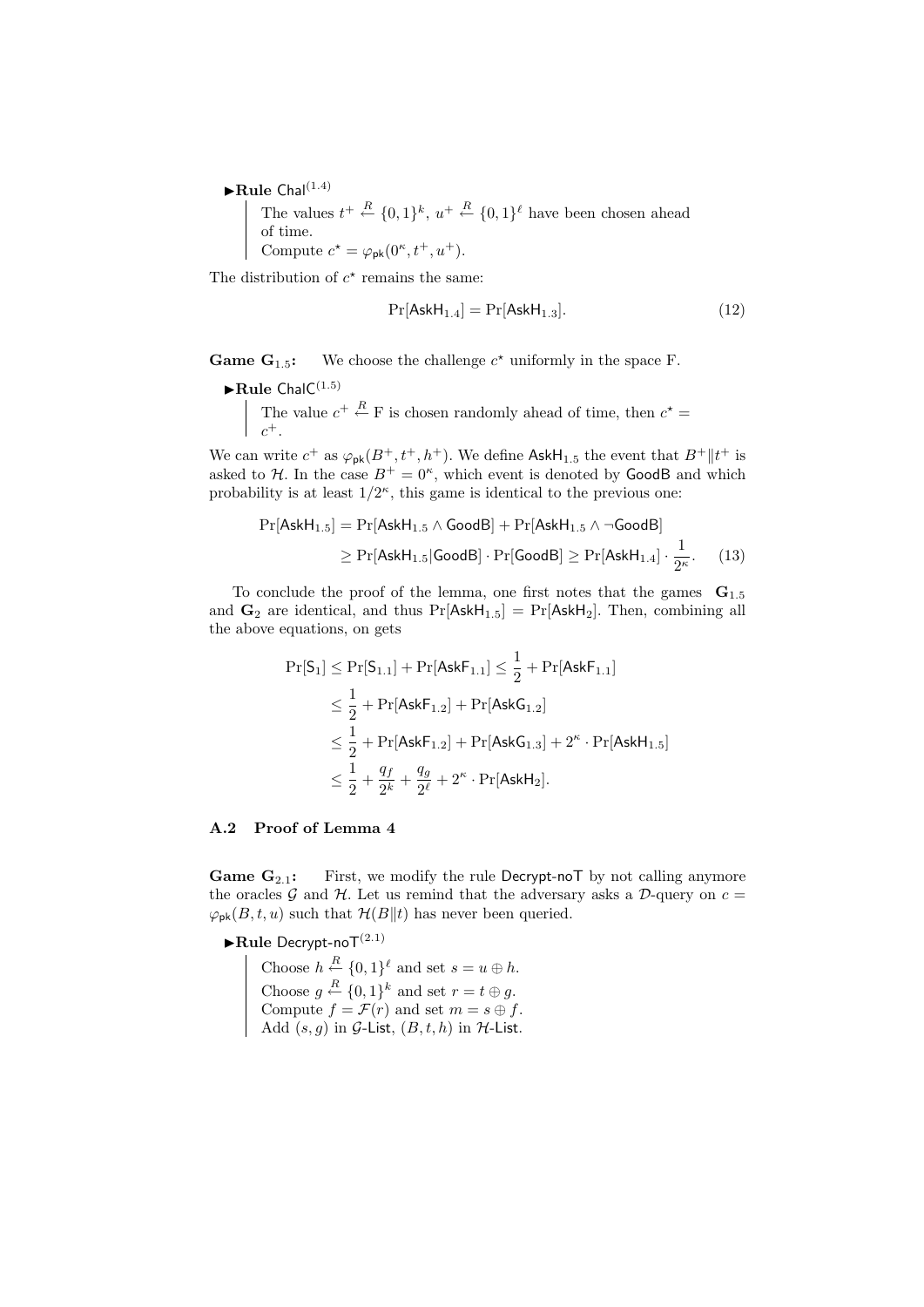The two games  $\mathbf{G}_{2,1}$  and  $\mathbf{G}_2$  are perfectly indistinguishable unless s is already in G-List. Because  $B||t$  has not been queried to  $\mathcal{H}, h = \mathcal{H}(B||t)$  is uniformly distributed and therefore, we can consider  $s$  as a uniform variable. So, the probability that s has already been queried to G is  $(q_g + q_d)/2^{\ell}$ :

$$
|\Pr[\mathsf{AskH}_{2.1}] - \Pr[\mathsf{AskH}_2]| \le q_d(q_g + q_d)/2^{\ell}.
$$
 (14)

**Game G<sub>2.2</sub>:** In this game, we modify again the rule Decrypt-noT<sup>(2.2)</sup> by not querying the oracle  $\mathcal F$  either:

 $\blacktriangleright$  Rule Decrypt-no $T^{(2.2)}$ 

Choose  $h \stackrel{R}{\leftarrow} \{0,1\}^{\ell}$  and set  $s = u \oplus h$ . Choose  $g \stackrel{R}{\leftarrow} \{0,1\}^k$  and set  $r = t \oplus g$ . Choose  $f \stackrel{R}{\leftarrow} \{0,1\}^{\ell}$  and set  $m = s \oplus f$ . Add  $(r, f)$  in F-List,  $(s, g)$  in G-List,  $(B, t, h)$  in H-List.

The two games  $\mathbf{G}_{2,2}$  and  $\mathbf{G}_{2,1}$  are perfectly indistinguishable unless r is already in  $F$ -List. Since g is randomly chosen, we can consider r as a uniform variable. So, the probability that r has already been queried to F is less than  $(q_f+q_d)/2^k$ :

$$
|\Pr[\mathsf{AskH}_{2.2}] - \Pr[\mathsf{AskH}_{2.1}]| \le q_d(q_f + q_d)/2^k.
$$
 (15)

**Game G**<sub>2.3</sub>: Still about the rule Decrypt-noT, instead of defining m from a random  $f$ , we first choose  $m$  and then we define  $f$  from  $m$ :

 $\blacktriangleright$ Rule Decrypt-no $T^{(2.3)}$ 

Choose  $m \stackrel{R}{\leftarrow} \{0,1\}^{\ell}$ . Choose  $h \stackrel{R}{\leftarrow} \{0,1\}^{\ell}$  and set  $s = u \oplus h$ . Choose  $g \stackrel{R}{\leftarrow} \{0,1\}^k$  and set  $r = t \oplus g$ . Compute  $f = m \oplus s$ . Add  $(r, f)$  in F-List,  $(s, g)$  in G-List,  $(B, t, h)$  in H-List.

The two games  $\mathbf{G}_{2,3}$  and  $\mathbf{G}_{2,2}$  are perfectly indistinguishable:

$$
Pr[AskH_{2.3}] = Pr[AskH_{2.2}].
$$
\n(16)

**Game**  $G_{2,4}$ **:** We now modify the rule Decrypt-TnoS by not calling anymore the oracles  $\mathcal F$  and  $\mathcal G$ . About this rule, the adversary asks for the decryption of  $c = \varphi_{\rm pk}(B, t, u)$  such that  $h = \mathcal{H}(B||t)$  is known, but  $s = u \oplus h$  has never been queried to  $\mathcal{G}$ .

 $\blacktriangleright$  Rule Decrypt-TnoS<sup>(2.4)</sup>

Choose  $g \stackrel{R}{\leftarrow} \{0,1\}^k$  and set  $r = t \oplus g$ . Choose  $f \stackrel{R}{\leftarrow} \{0,1\}^{\ell}$  and set  $m = s \oplus f$ . Add  $(r, f)$  in F-List,  $(s, g)$  in G-List.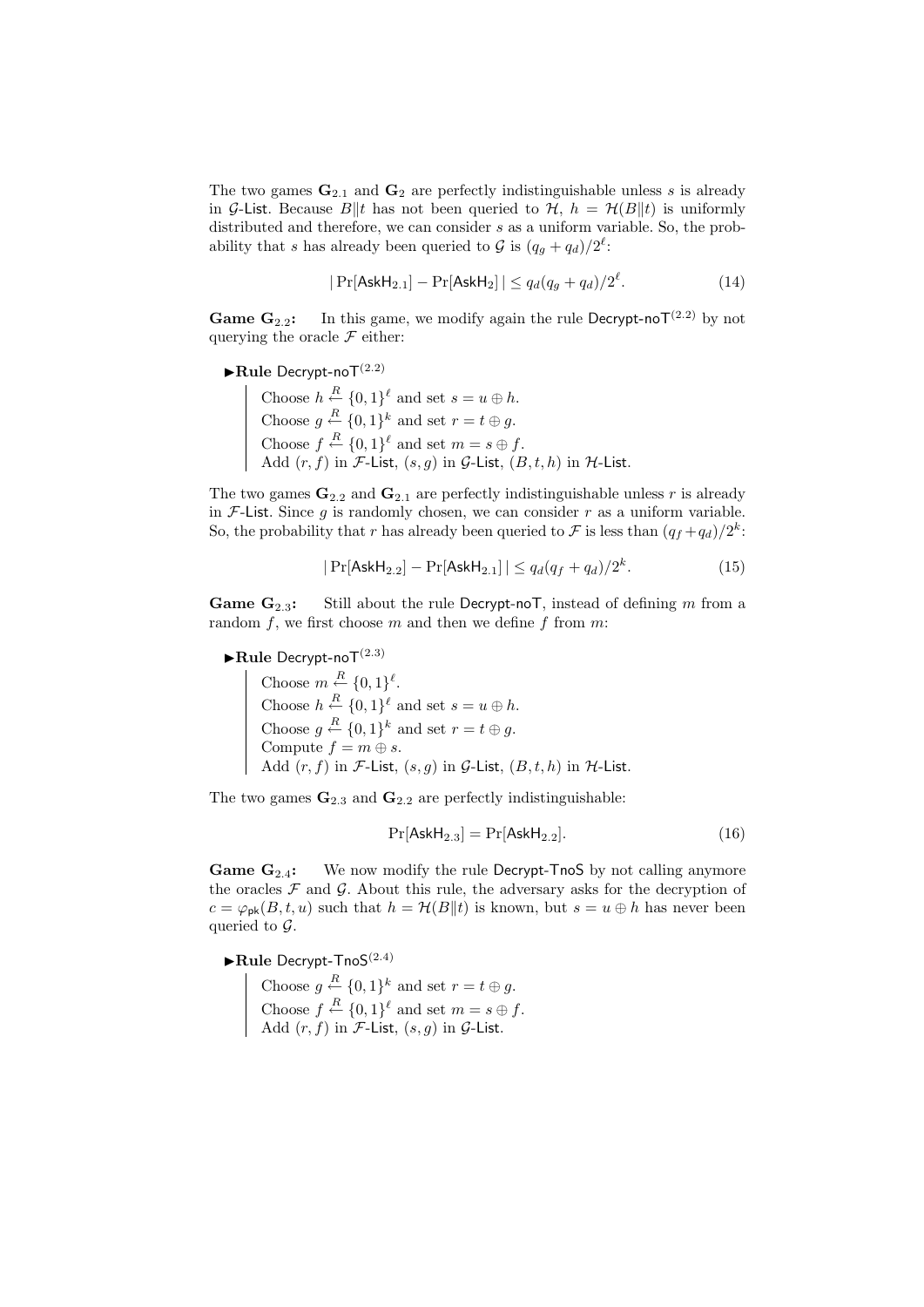The two games  $\mathbf{G}_{2.4}$  and  $\mathbf{G}_{2.3}$  are perfectly indistinguishable unless r is already in  $F$ -List. Since g is randomly chosen (s is not in  $G$ -List), we can consider r as a uniform variable. So, the probability that r is queried to  $\mathcal F$  is less than  $(q_f + q_d)/2^k$ :

$$
|\Pr[\mathsf{AskH}_{2.4}] - \Pr[\mathsf{AskH}_{2.3}]| \le q_d(q_f + q_d)/2^k.
$$
 (17)

**Game G**<sub>2.5</sub>: As above, in the rule Decrypt-TnoS, instead of defining m from a random  $f$ , we first choose  $m$  and then we define  $f$  from  $m$ :

### $\blacktriangleright$  Rule Decrypt-TnoS<sup>(2.5)</sup>

Choose  $m \stackrel{R}{\leftarrow} \{0,1\}^{\ell}$ . Choose  $g \stackrel{R}{\leftarrow} \{0,1\}^k$  and set  $r = t \oplus g$ . Compute  $f = m \oplus s$ . Add  $(r, f)$  in F-List,  $(s, g)$  in G-List.

The two games  $\mathbf{G}_{2.5}$  and  $\mathbf{G}_{2.4}$  are perfectly indistinguishable:

$$
Pr[AskH_{2.5}] = Pr[AskH_{2.4}].
$$
\n(18)

## A.3 Proof of Lemma 5

**Game G**<sub>3.1</sub>: In this game, we don't store anymore  $(s, g)$  in G-List, nor  $(r, f)$ in F-List and we modify the simulation of  $G$ , so that F-List is built as soon as possible:

 $\blacktriangleright$ Rule Decrypt-TnoS $^{(3.1)}$ Choose  $m \stackrel{R}{\leftarrow} \{0,1\}^{\ell}$ .  $\blacktriangleright$ Rule Decrypt-no $T^{(3.1)}$ Choose  $h \stackrel{R}{\leftarrow} \{0,1\}^{\ell}$ . Choose  $m \stackrel{R}{\leftarrow} \{0,1\}^{\ell}$ . Add  $(B, t, h)$  in  $H$ -List.

 $\blacktriangleright$ Rule EvalGAdd<sup>(3.1)</sup>

Search  $(B, t, h) \in H$ -List and  $(m, c) \in D$ -List such that  $c =$  $\varphi_{\mathsf{pk}}(B, t, h \oplus s)$ . If the record is found, we compute  $r = t \oplus g$ ,  $f = m \oplus s$  and add  $(r, f)$  in F-List.

The two games  $\mathbf{G}_{3,1}$  and  $\mathbf{G}_3$  are perfectly indistinguishable unless r is asked to F before s is asked to G, we denote this event by AskRbS, In fact, if r is asked after s, at the moment that s is asked, by the above simulation of  $G$ , we will find out  $(B, t, h)$  and therefore  $(r, f)$  is computed and added in F-List as in the game  $\mathbf{G}_3$ .

$$
|\Pr[\mathsf{AskH}_{3.1}] - \Pr[\mathsf{AskH}_3]| \le \Pr[\mathsf{AskRbS}_{3.1}]. \tag{19}
$$